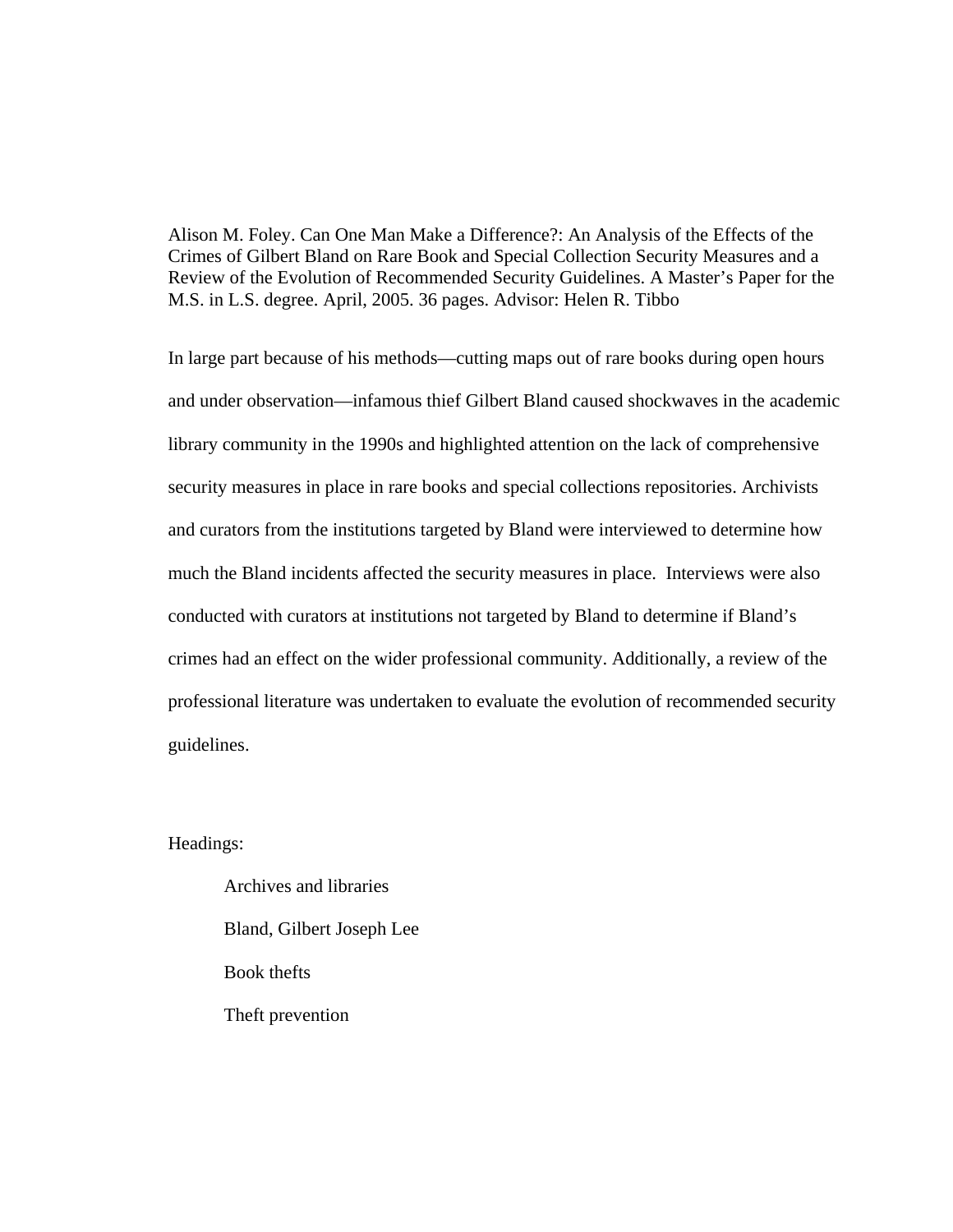# CAN ONE MAN MAKE A DIFFERENCE?: AN ANALYSIS OF THE EFFECTS OF THE CRIMES OF GILBERT BLAND ON RARE BOOK AND SPECIAL COLLECTION SECURITY MEASURES AND A REVIEW OF THE EVOLUTION OF RECOMMENDED SECURITY GUIDELINES.

by Alison M. Foley

A Master's paper submitted to the faculty of the School of Information and Library Science of the University of North Carolina at Chapel Hill in partial fulfillment of the requirements for the degree of Master of Science in Library Science.

Chapel Hill, North Carolina

April 2005

Approved by

Helen R. Tibbo

\_\_\_\_\_\_\_\_\_\_\_\_\_\_\_\_\_\_\_\_\_\_\_\_\_\_\_\_\_\_\_\_\_\_\_\_\_\_\_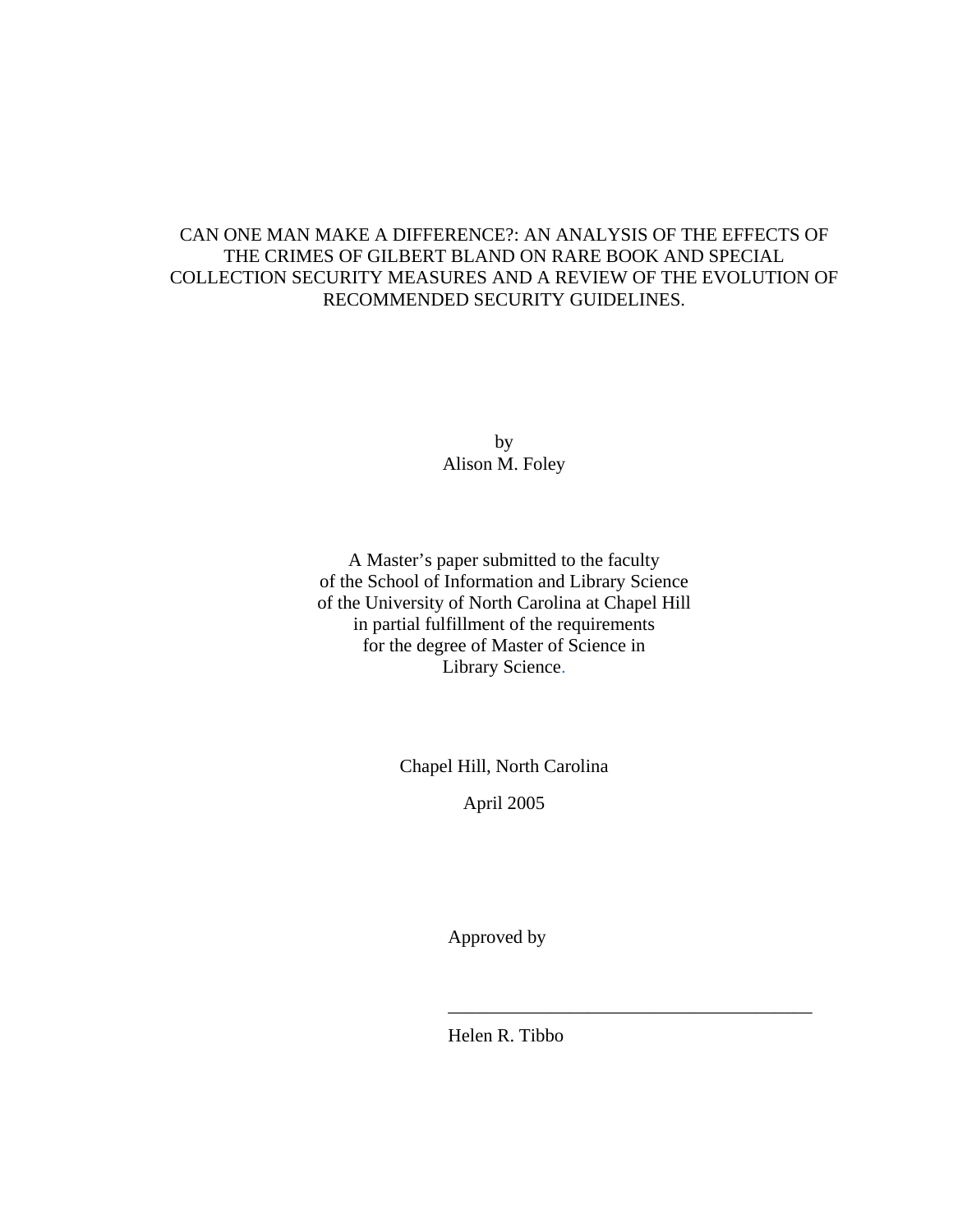# **TABLE OF CONTENTS**

| <b>Literature Review</b> |
|--------------------------|
|                          |
|                          |
|                          |
|                          |
| Findings                 |
|                          |
|                          |
|                          |
|                          |
|                          |
|                          |
|                          |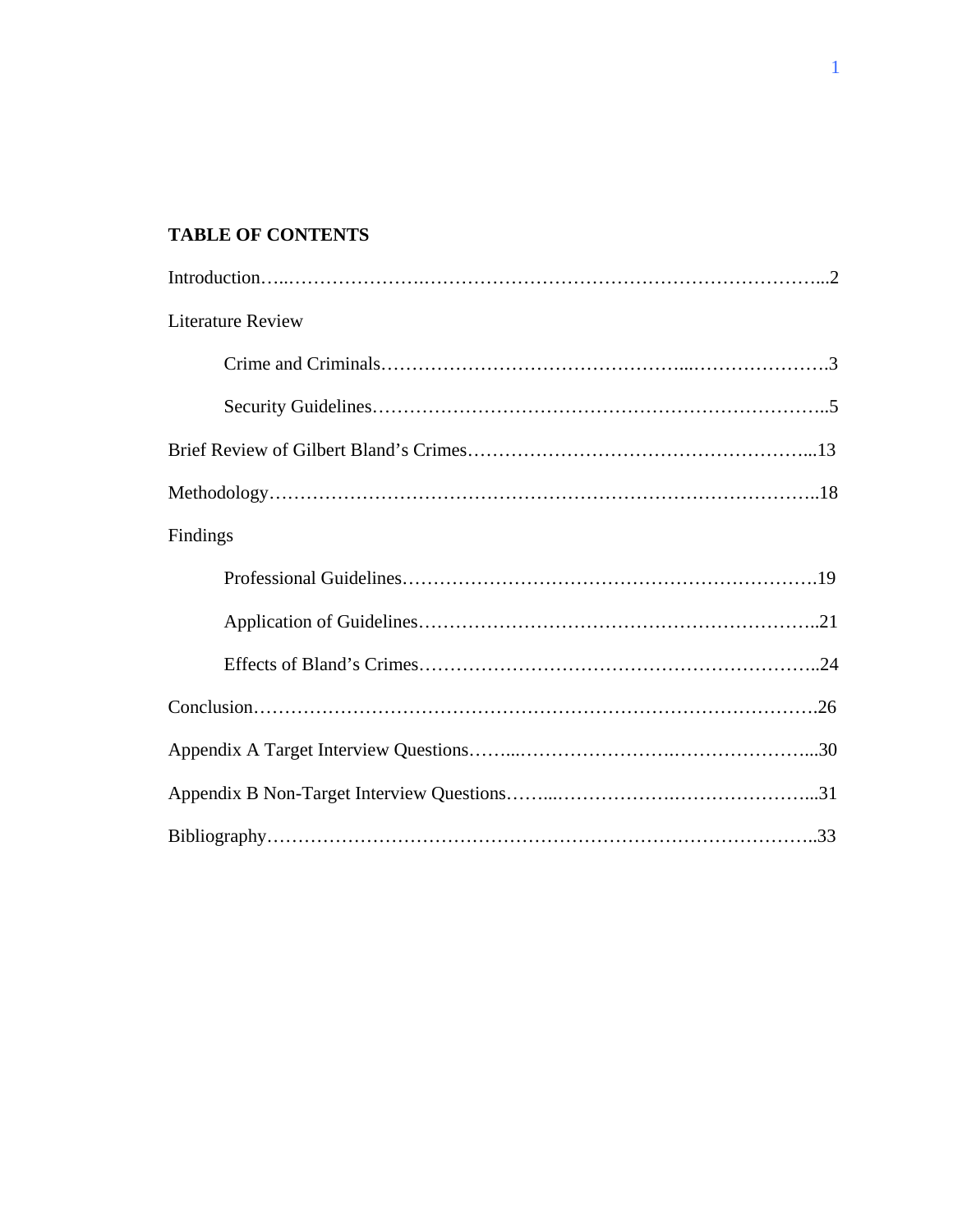### **INTRODUCTION**

 $\overline{a}$ 

As long as there have been libraries, there have been security problems. As the methods of theft have changed, so have the responses and attempts at prevention. From placing curses in precious Egyptian volumes, to chaining down books in medieval monasteries, to electronic surveillance of reading rooms, the keepers of historical documents have struggled to protect their collections.

Even during the Middle Ages, when access to literary works was very limited—in large part available only to clergy—theft was an issue. The Renaissance saw an explosion of book collecting. In many cases collections were created through theft, as books became coveted as objects rather than for their content.<sup>[1](#page-3-0)</sup> More recently, the 1980s saw an increase in book thefts accompanying a dramatic increase in the market value of rare books.<sup>[2](#page-3-1)</sup>

The reasons for theft are varied, but have not changed significantly through time. Books are stolen out of greed, out of hatred for libraries and librarians, and even by a misguided few to "protect" the items from the poor handling of librarians and other patrons. All libraries and public collections are at risk for theft and mutilation of books, journals, and other materials. Special collections, rare books and archives are particularly vulnerable, as many of the items they hold are unique and of high monetary and historical value, and therefore irreplaceable.

<span id="page-3-0"></span><sup>&</sup>lt;sup>1</sup> K. Lesley Knieriem, *Book-Fools of the Renaissance*, (University of Illinois Graduate School of Library and Information Science Occasional Papers, 1993), 5.

<span id="page-3-1"></span><sup>2</sup> William E. Chadwick, "Special Collection Library Security: An Internal Audit Perspective." *Journal of Library Administration*, 25 (1998) : 16.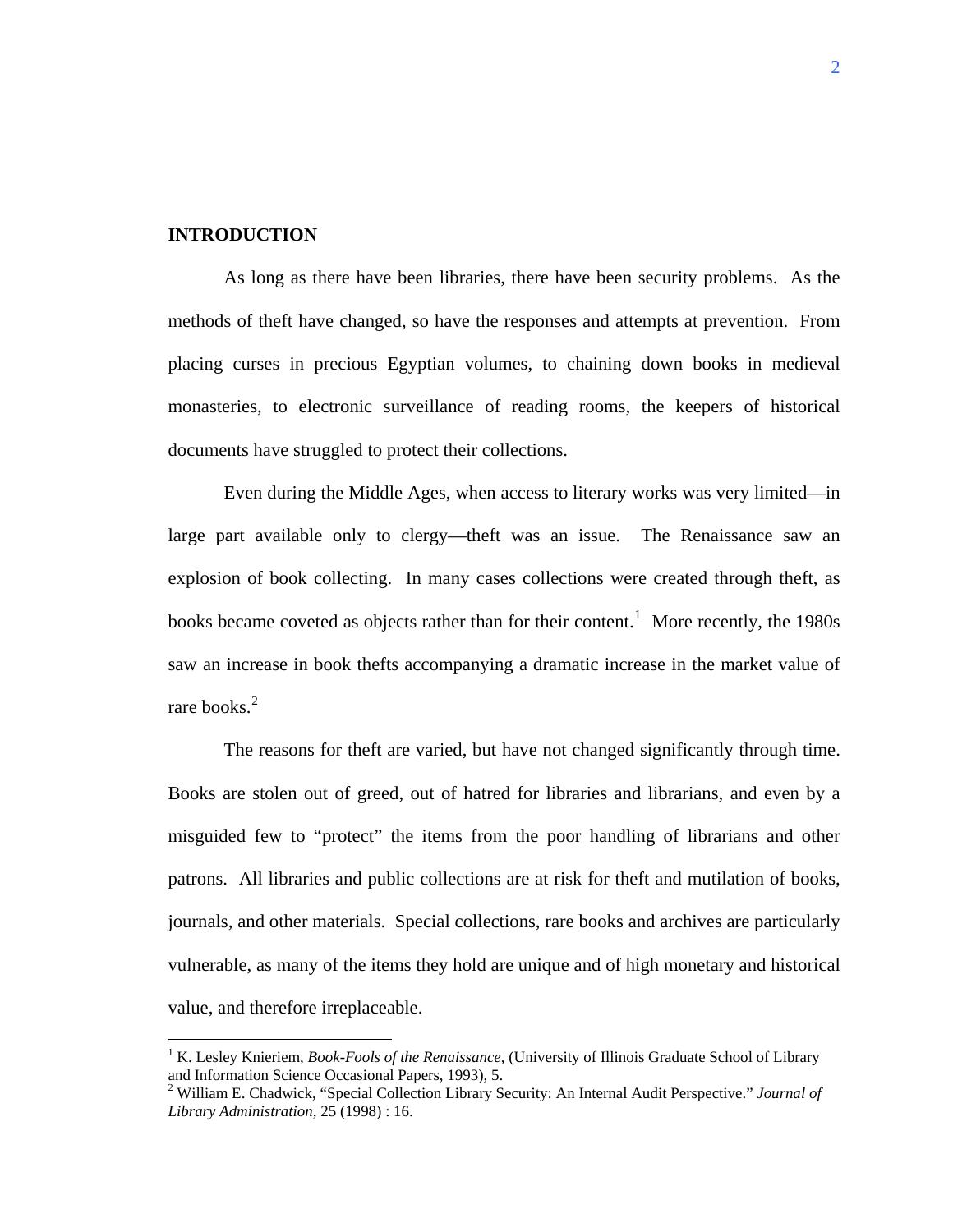### **LITERATURE REVIEW**

### *Crime and Criminals*

Many early writings on book theft focus not on how to secure collections, but rather, on the stories of the thieves themselves. This was in part because their crimes were seen as so audacious. The boldness of many of these early book thieves led to the idea of the book thief as "bibliomaniac," and gave us literature in which the varied motivations and crimes of bibliomaniacs were explored. Works such as *Bibliomania in the Middle Ages* by F. Somner Merryweather in 1933, *The Anatomy of Bibliomania* by Holbrook Jackson in 1950 and *Bibliokleptomania* by Lawrence S. Thompson in 1968 laid out the stories of alleged "book madness" and the crimes to which it led, and attempted to understand the psychological problems and sociological implications of this affliction.<sup>[3](#page-4-0)</sup>

There are many tales of bibliomaniacs throughout the Middle Ages and the Renaissance. In her thesis on the subject, K. Lesley Knieriem categorizes the different types of bibliomaniacs by what she believes to be their differing motivations, including those financial, aesthetic, nostalgic, nationalistic, for social climbing and even altruistic, as in the case of Thomas Bodley  $(1545-1613)$  $(1545-1613)$  $(1545-1613)$ .<sup>4</sup> This last type of motivation is by far the least common in the world of bibliomania. Even in the case of Bodley (the only case identified as altruistic) the altruism was deemed "the self-centered altruism of a late Renaissance book-fool."[5](#page-4-2)

<sup>&</sup>lt;sup>3</sup> Lawrence S. Thompson, *Bibliokleptomania*, (Berkeley, CA: Peacock Press, 1968), 7.<br><sup>4</sup> K. Leeley Knigriam, Beek Feels of the Bangissance (University of Illineis Graduate)

<span id="page-4-1"></span><span id="page-4-0"></span>K. Lesley Knieriem, *Book-Fools of the Renaissance*, (University of Illinois Graduate School of Library and Information Science Occasional Papers, 1993), 5.

<span id="page-4-2"></span> $<sup>5</sup>$  Ibid., 57.</sup>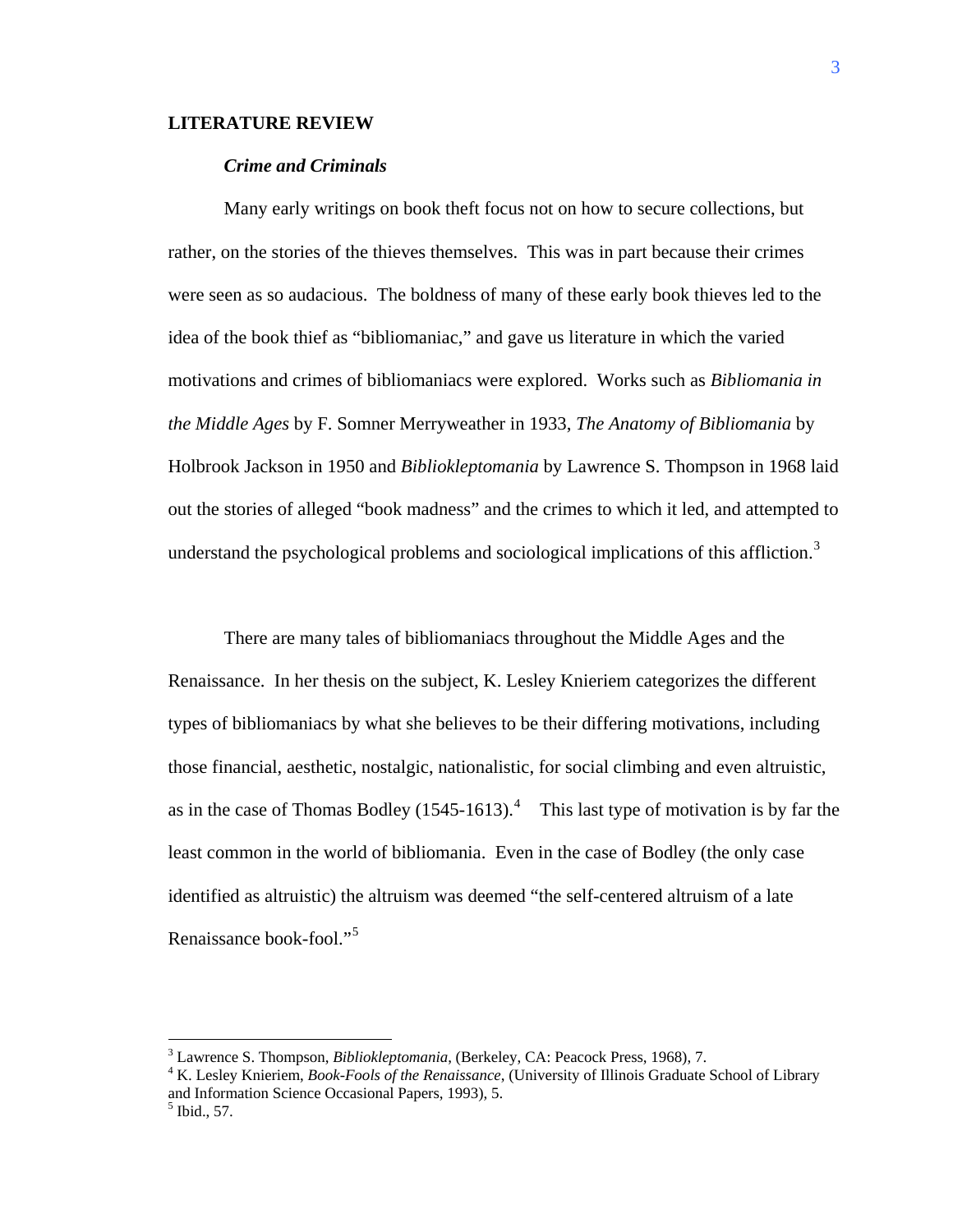By far the most infamous bibliomane in history was Don Vincente, a former Spanish monk alleged to have committed eight murders in his fervent quest for books.<sup>[6](#page-5-0)</sup> Don Vincente did not consider himself a thief, as he testified in court, but believed he was serving a higher purpose. When asked if he was sorry about committing the murders he proclaimed, "Every man must die sooner or later, but good books must be conserved."[7](#page-5-1)

As book thieves can be truly fascinating subjects, the examination of psychological aspects of book theft has continued to the present in works such as *A Gentle Madness* by Nicholas A. Basbanes (1995) and in journal articles such as Philip Weiss' "The Book Thief: A True Tale of Bibliomania" published in *Harper's Magazine* in 1994 and "Biblioklepts" by Christopher Reed in a 1997 issue of *Harvard Magazine*. These examinations generally focus on individual book thieves and their motivations. In particular, there have been numerous examinations of the case of Stephen Carrie Blumberg, the title thief of Weiss' *Tale*.

Indeed, Stephen Blumberg has been written about more than any other modernday book thief. Blumberg spent over twenty years looting libraries throughout the United States and Canada. It is estimated that in this time he took some 23,600 books from at least 26[8](#page-5-2) libraries.<sup>8</sup> Blumberg was very good at what he did and managed to sneak into even the most 'secure' rare book collections to get what he wanted.<sup>[9](#page-5-3)</sup> He was also very good at covering his tracks, removing almost all traces of identification from the works he stole.

<span id="page-5-0"></span><sup>&</sup>lt;sup>6</sup> Nicholas A. Basbanes, *A Gentle Madness*, (New York: Henry Holt and Company, 1995), 33.  $\frac{7 \text{ Ibid } 34}{24}$ 

<span id="page-5-1"></span> $<sup>7</sup>$  Ibid., 34.</sup>

<span id="page-5-2"></span><sup>8</sup> Ibid., 467.

<span id="page-5-3"></span><sup>9</sup> Weiss, Phillip. "The Book Thief: A True Tale of Bibliomania," *Harper's Magazine* 288 (January 1994) : 37.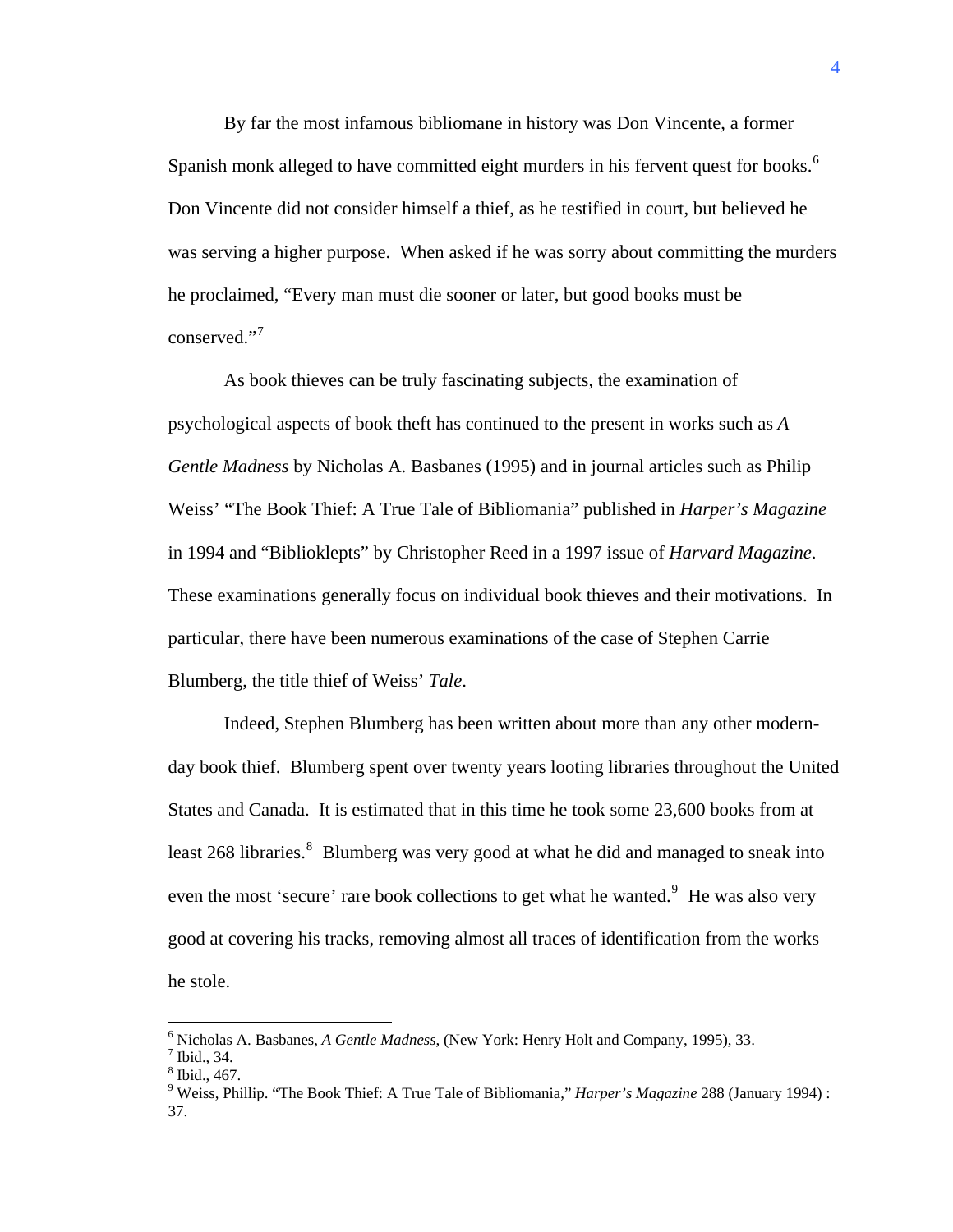The Blumberg case has also served as an example in a lot of literature that is focused not just on the tales of exceptional thieves, but on security issues. Because Blumberg was able to bypass security measures in so many ways at so many highly reputable libraries, he is mentioned in many articles as a cautionary tale.

#### *Security Guidelines*

Even before Blumberg, security in archives and special collections was a big issue. Professionals and professional organizations began to prepare guidelines that would assist individual repositories and the profession as a whole to protect their holdings.

A review of the literature on special collection security may lead one to assume that the more things change, the more they stay the same. Security guidelines themselves have only primarily changed in the use of new technologies, however, the perception of security issues and the willingness to discuss them within the profession has changed much more. Security and crime are issues that archivists and curators—the "gatekeepers" of our cultural heritage in special collections—have historically not wanted to think too much about or discuss. In large part this reticence was due to a fear of admitting that their collections were vulnerable. Fear also affected how thefts, once discovered, were handled, as it was thought that donors might rethink their donations to a collection they deemed unsafe. Yet the issues of security and crime are of the utmost importance: without proper security, donors will be unwilling to share their collected works, and great public collections will not be available.

The focus on security issues in large part emerged through the efforts of the Society of American Archivists (SAA) and their Archival Security Program Committee,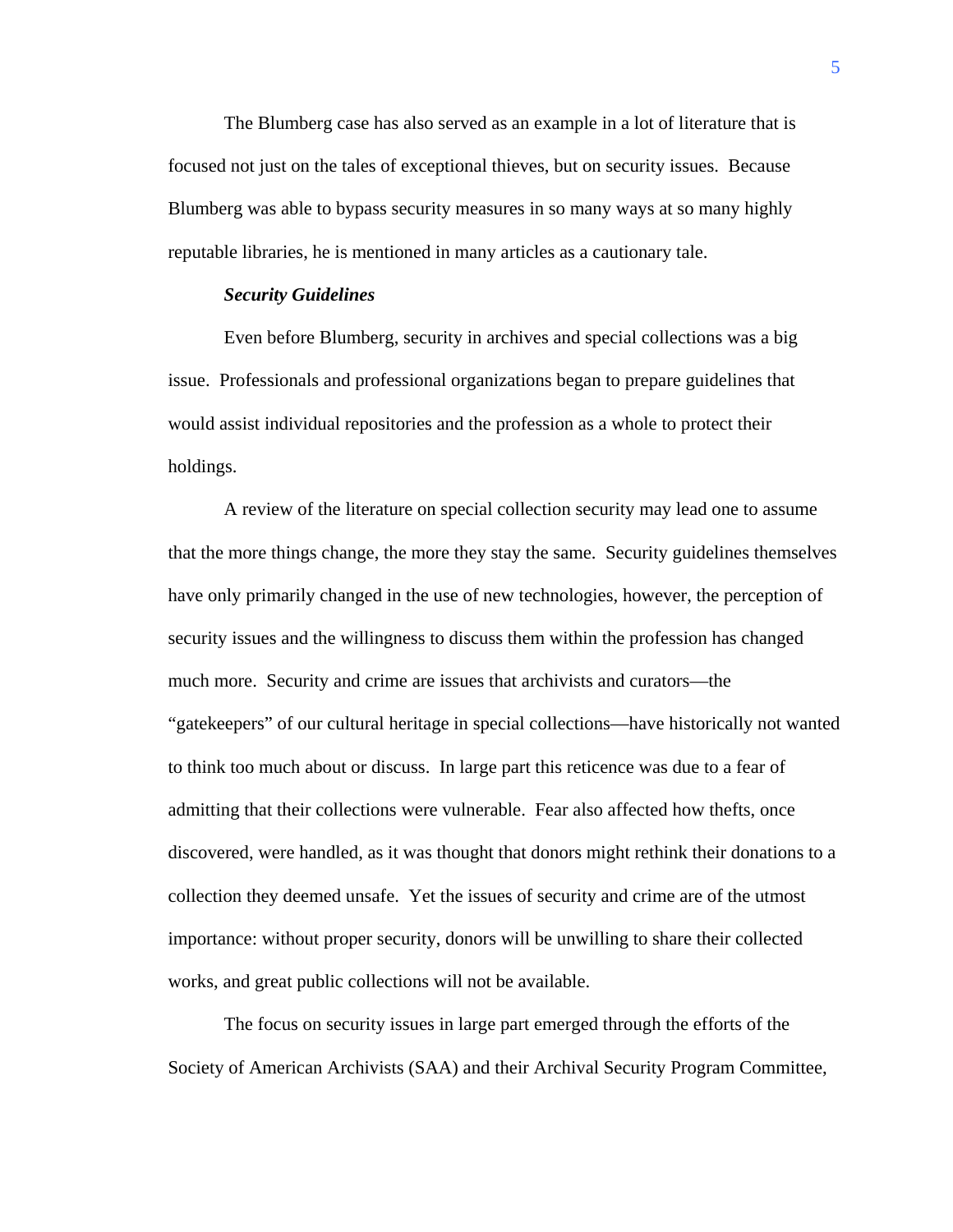which was formed in the 1970s with some urging by James B. Rhoads. Rhoads' 1966 *American Archivist* article "Alienation and Theory: Archival Problems," addressed the issues of security and put forward suggestions on the handling of thefts, starting with an identification of the major causes. Rhoads asserted that there were two major reasons that people steal documents. The first was simple greed, and included people who stole for monetary gain. The second was impulse, which encompassed a large and diverse group of thieves including kleptomaniacs and the mentally deranged.<sup>[10](#page-7-0)</sup>

 In the article, Rhoads focused in part on how dealers, collectors and repositories should work together to serve all of their interests, as collaboration was the surest way to discourage theft and make it more difficult. He also explained that there were four basic requirements he felt were essential measures for repositories to protect archival holdings, though he did acknowledge that, "no system of deterrents is universally suitable."<sup>[11](#page-7-1)</sup>

The first measure that Rhoads felt was essential was "round-the clock" surveillance. This included employing guards, mechanical or electronic alarm systems, or some combination of the two. The second suggestion was the development of procedures that would insure that thieves were not given access to manuscripts to begin with. The third, and most basic measure, was barring researchers from the stacks and storage areas and the creation and use of separate, staffed, reading rooms. Lastly, he suggested a systematic marking program to ensure institutional ownership could be identified.<sup>[12](#page-7-2)</sup>

<span id="page-7-0"></span><sup>10</sup> Rhoads, James B. "Alienation and Theory: Archival Problems," *American Archivist* 29 (April 1966) : 197-208.

<span id="page-7-1"></span> $11$  Ibid., 202.

<span id="page-7-2"></span><sup>12</sup> Ibid., 203.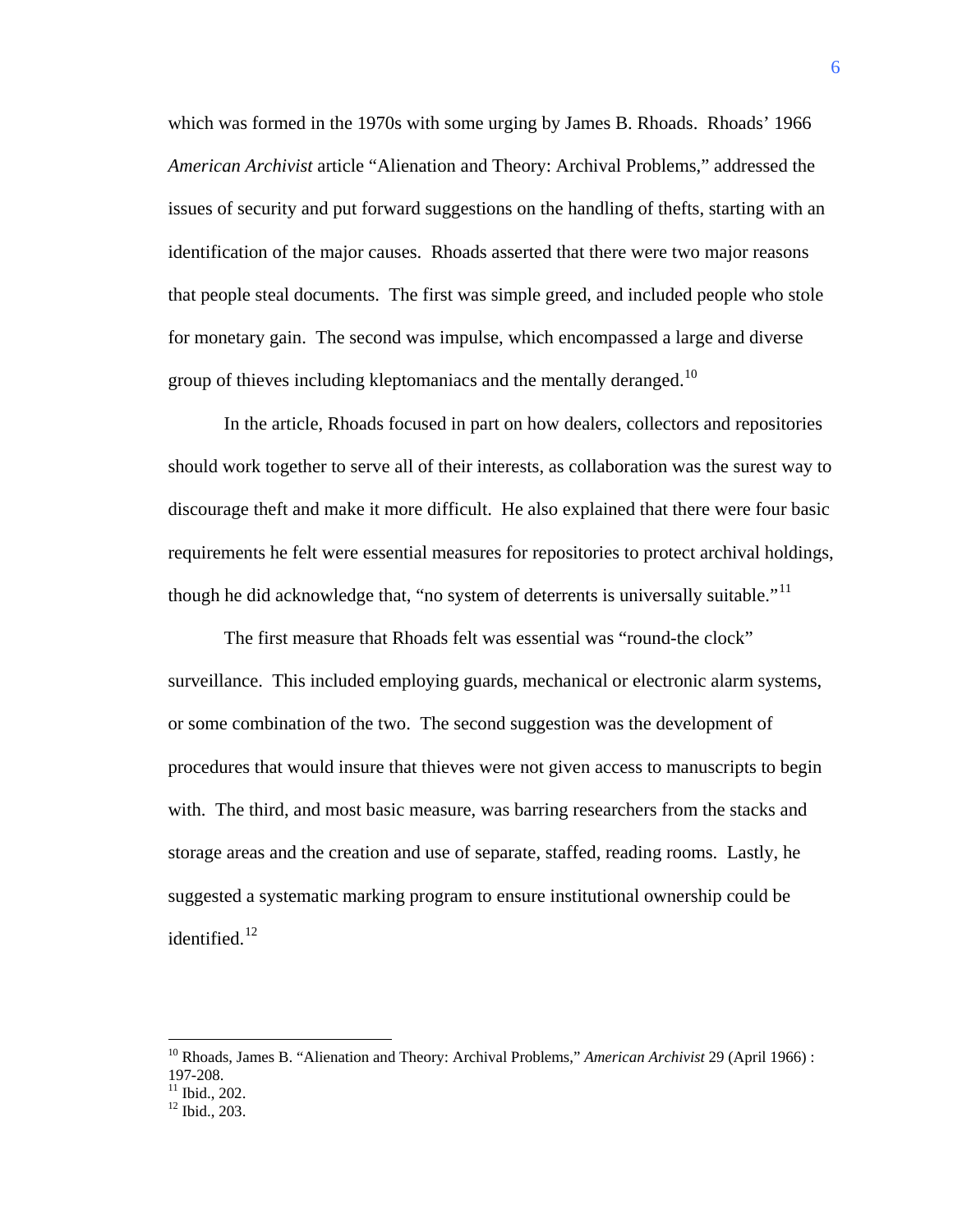Rhoads understood that not all repositories could implement all of these 'essential' measures. Specifically, he noted that not all items could be marked and that repositories needed to be selective in their marking and consider the use of security copies. The step that Rhoads felt was most important, and that could be implemented at all repositories, was the training of staff to be a little less trusting and more watchful. As he asserted, "A good archivist must [be] suspicious!"<sup>[13](#page-8-0)</sup>

Rhoads also suggested procedures for the aftermath of a theft, including the vigorous prosecution of thieves. He further suggested that the SAA act as a clearinghouse for theft information so that the collaboration he promoted could be more easily undertaken.<sup>[14](#page-8-1)</sup>

In part due to Rhoads' prompting while he was President of SAA, the archival security program committee was created by a small group of members. Once formed, this committee was able to secure a grant from the NEH of slightly over \$99,000 to support their security initiative, including a national register of lost or stolen archival materials.<sup>[15](#page-8-2)</sup>

The SAA security committee was not alone in trying to tackle the issues of repository security. In September of 1973, the Burns Security Institute of New York published the results of their "National Survey on Library Security." Asserting that library crime was about much more than just financial loss, the firm undertook a survey of 255 public libraries and covered many aspects of dangers, protection and prevention.<sup>[16](#page-8-3)</sup> While the main focus of the Burns survey was public libraries, some information on

<sup>13</sup> Ibid., 207.

<span id="page-8-0"></span><sup>&</sup>lt;sup>14</sup> Ibid., 208.

<span id="page-8-3"></span><span id="page-8-2"></span><span id="page-8-1"></span><sup>&</sup>lt;sup>15</sup> Leab Martin, Abigail. "The Saying and the Doing: The Literature and Reality of Theft Prevention Measures in U.S. Archives-Part I," *Library & Archival Security* 15 (June 2000) : 27-75. 16 Burns Security Institute. *National Survey on Library Security*. New York: Briarcliff Manor, 1973.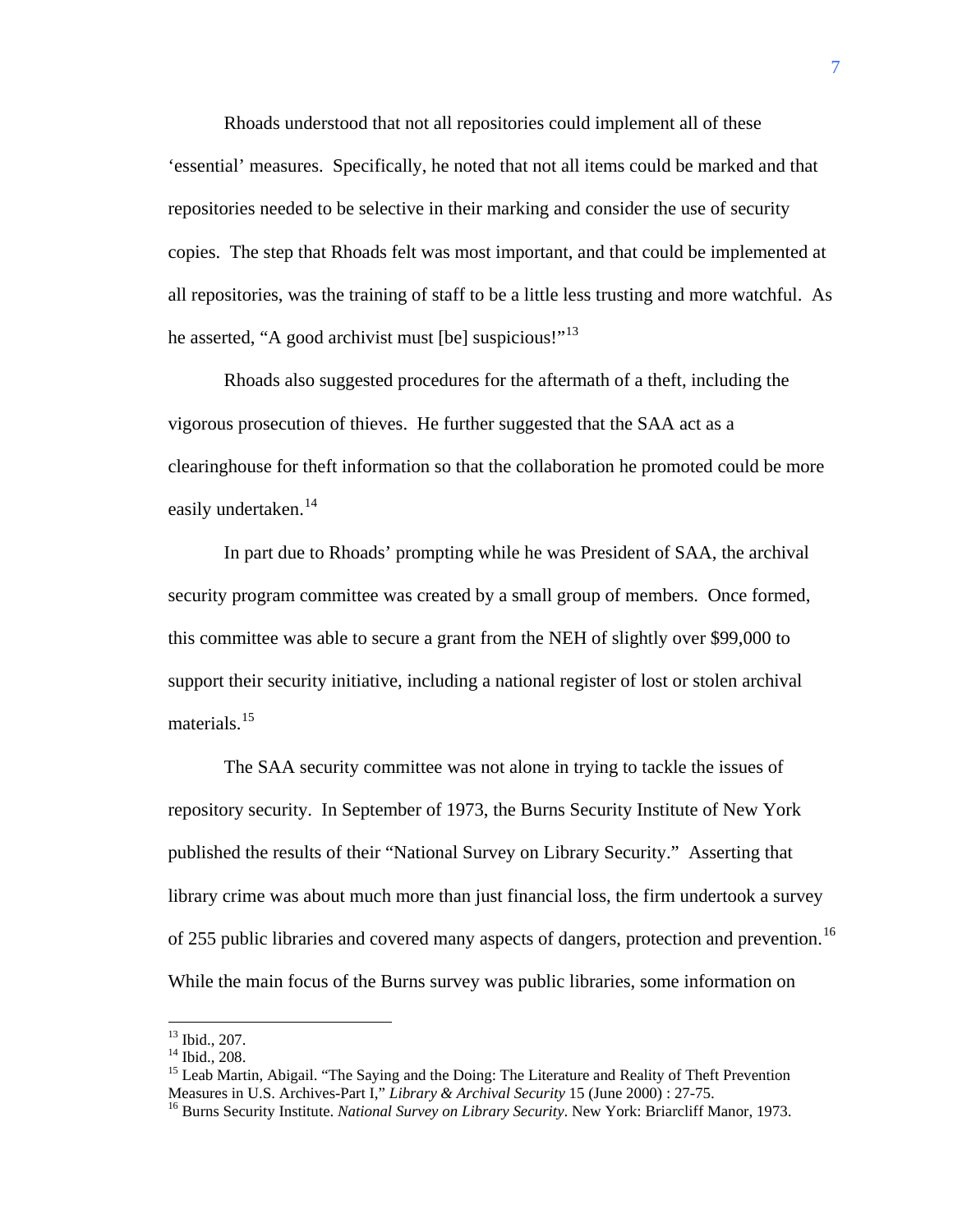special collections was included, such as the fact that of 172 reporting libraries, seventy-eight granted researchers access to their closed stacks.<sup>[17](#page-9-0)</sup> Additionally, though roughly 44% of respondents believed book theft was worse than it had been five years prior, forty seven percent had neither security guards nor alarms.<sup>[18](#page-9-1)</sup> The Burns group went on to suggest that the logical first step to improve security was periodic inventories. They also recommended stricter control over closed stacks and increased cooperation with local fire and police departments, suggestions that would be proposed by many writers on archival security. $19$ 

One such writer was Edmund Berkeley, Jr., who became "intensely aware of the major national problem with archival theft"<sup>[20](#page-9-3)</sup> while working at a repository that was robbed. In the aftermath of the theft, Berkeley noted the problems the repository faced, starting with the repository's lack of a shelf list, which seriously hindered their ability to identify and locate materials.<sup>[21](#page-9-4)</sup> The incident, which was an "insider job," led to many changes at the repository including much more limited access to the vault, the creation of a log of vault entries, and the rearrangement of the reading room for better monitoring. Berkeley also suggested special training for employees who staffed the reading room desk, having the university's legal advisor review new security, and being more honest about theft as the lack of theft reporting only assisted the work of thieves.<sup>[22](#page-9-5)</sup> Many of Berkeley's suggestions became the basis for the professional guidelines to follow.

 $17$  Ibid., 8.

<span id="page-9-1"></span><span id="page-9-0"></span><sup>18</sup> Ibid., 18.

<sup>19</sup> Ibid., 14.

<span id="page-9-3"></span><span id="page-9-2"></span><sup>20</sup> Edmund Berkeley, Jr. 1976. "Archival Security: A Personal and Circumstantial View." *Georgia Archive,* Spring, 3.

<span id="page-9-5"></span><span id="page-9-4"></span><sup>&</sup>lt;sup>21</sup> Berkeley, *Archival Security: A Personal and Circumstantial View*, 5.<br><sup>22</sup> Ibid. 17.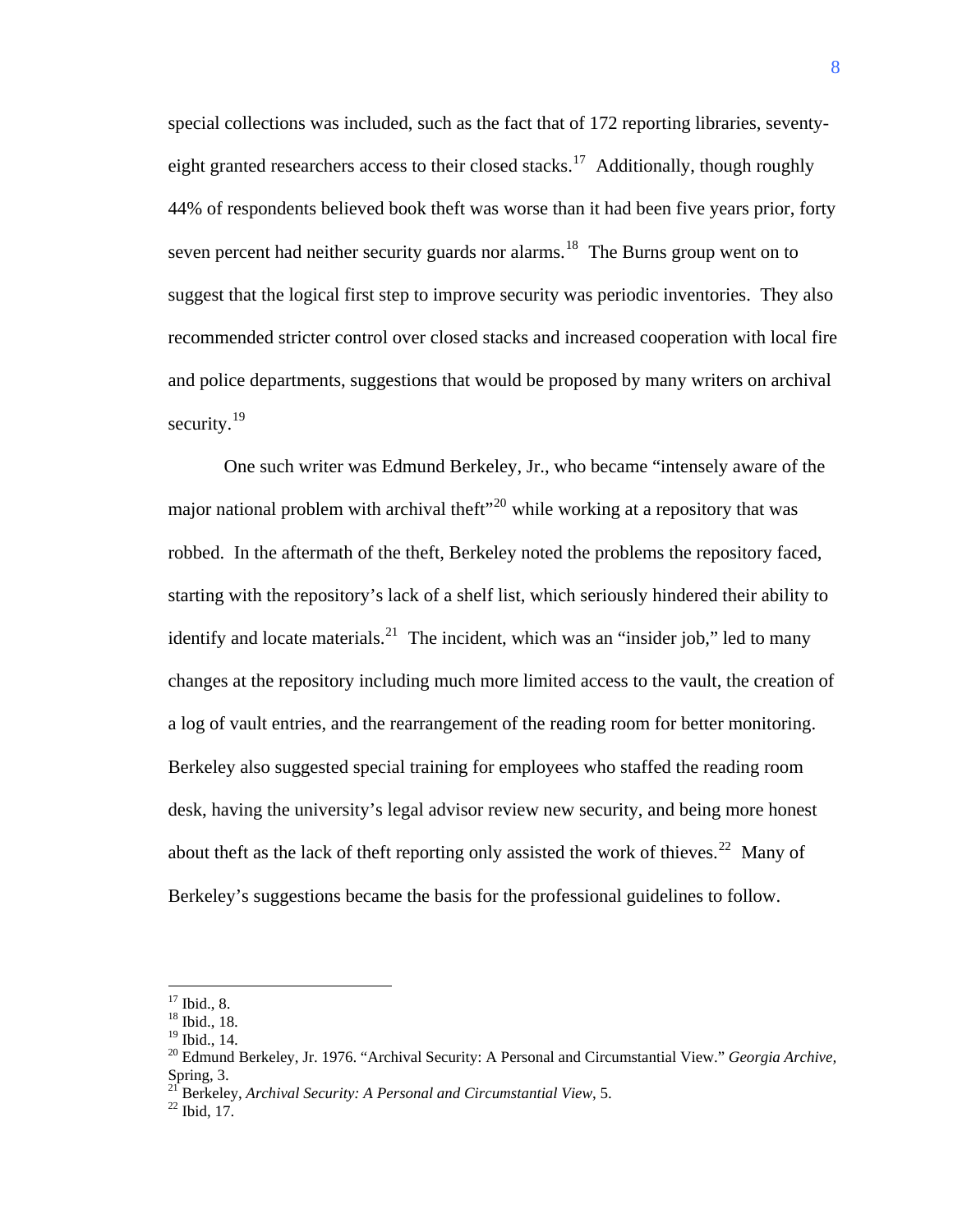One of the first and most important sets of repository security guidelines was the 1977 manual written by Timothy Walch for the Society of American Archivists, titled simply, "Archives & Manuscripts: Security." In the manual, Walch proposed that security was "an important but often neglected aspect of archival work."<sup>[23](#page-10-0)</sup> Walch proposed procedures to help prevent what he saw as an increasing problem with theft, starting with solid security planning with consideration of staff, patrons and the collections. In just six brief chapters, Walch examined nearly all aspects of repository security from the creation of security programs to theft deterrence to protections against fires and floods. As pointed out by Abigail Leab Martin in her 2000 report in *Library and Archival Security*, "[Walch] advanced new ideas that would so permeate the literature as to become clichés."<sup>[24](#page-10-1)</sup> Indeed, many ideas that have become standard in any discussion of archive and special collection security were first set forth by Walch. Further, by emphasizing measures that could be implemented at relatively little expense, Walch made security for repositories of all sizes a feasible idea.

Throughout the 1980s, further steps were taken to increase standardization and cooperation in security. An ad hoc security committee was created by the Rare Books and Manuscript section (RBMS) of the Association of College and Research Libraries (ACRL) in 1979. In cooperation with the Antiquarian Booksellers Association of America (ABAA), the Federal Bureau of Investigation (FBI) and the SAA, a central listing of missing and stolen works was created. The database, *Bookline Alerts: Missing Books and Manuscripts*, known as BAMBAM, was a big step. Previously, many thefts were left unreported out of fear of embarrassment or in concern for loss of faith of

<span id="page-10-1"></span><span id="page-10-0"></span><sup>&</sup>lt;sup>23</sup> Timothy Walch, *Archives & Manuscripts: Security*, (Chicago: Society of American Archivists, 1977), 2.<br><sup>24</sup> Abigail Leab Martin. 2000. "The Saying and the Doing: The Literature and Reality of Theft Prevention Measures in U.S. Archives – Part I." *Library and Archival Security*, 15 (2).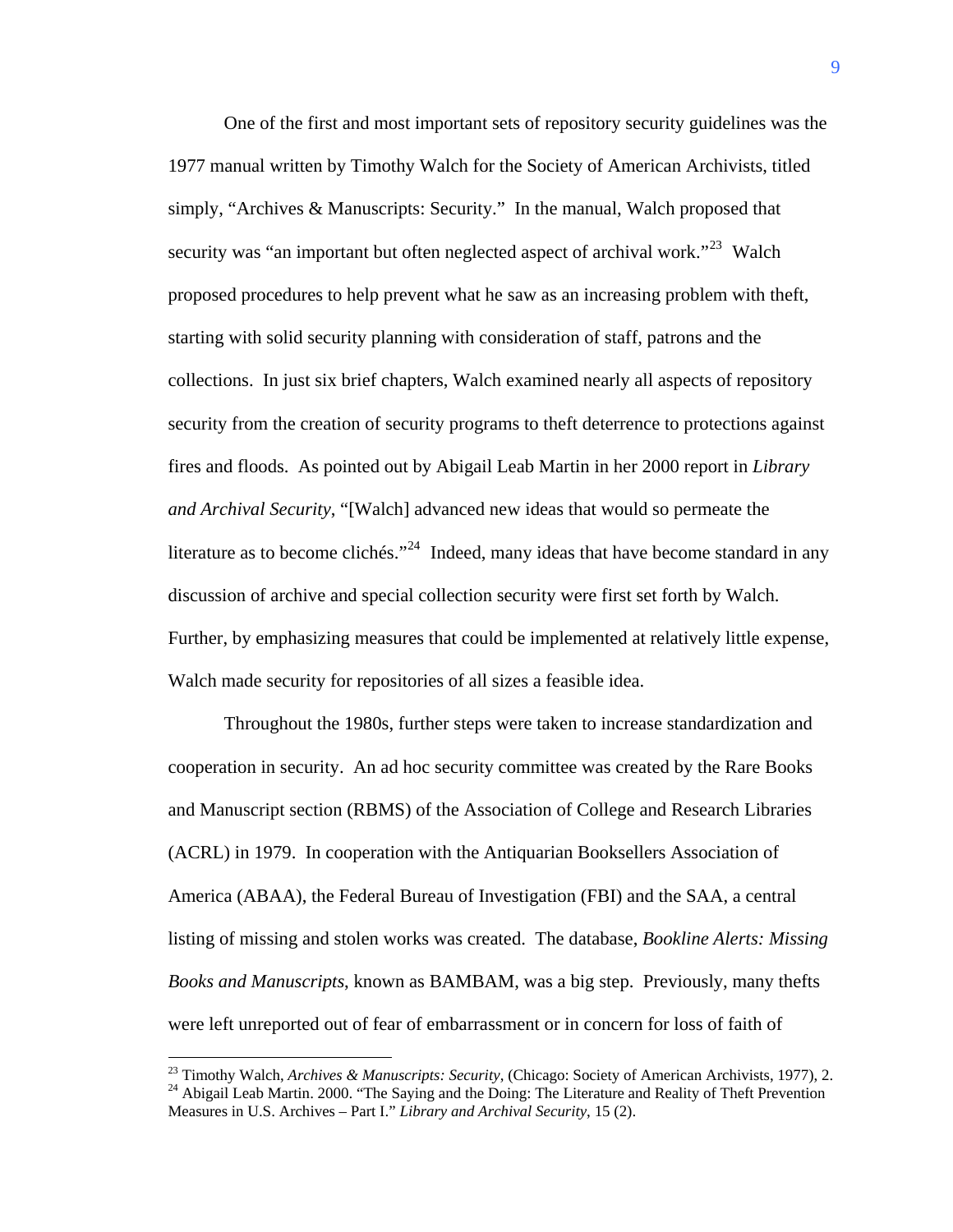donors. With the creation of a central list, repositories and book and manuscript dealers could cooperate to help prevent thefts and to track down stolen items when thefts did occur.[25](#page-11-0)

In 1982, the ABAA published "Rare Books and Manuscript Thefts: A Security System for Librarians, Booksellers, and Collectors" *("Rare Books")* by John H. Jenkins, the president of the ABAA. As stated by Terry Belanger in the forward, the security system described in the book was the result of cooperation between librarians, archivists, antiquarian booksellers, and book collectors. But, "the driving force behind this cooperation, and indeed, behind the whole current war on book theft, is John Jenkins."<sup>[26](#page-11-1)</sup>

Jenkins' system, "a new and more powerful attempt than has ever been made before to prevent book and manuscript theft,"<sup>[27](#page-11-2)</sup> starts with an explanation of the nature of book thieves and then focuses on what to do *after* a theft. The first suggestion is to immediately put on notice anybody who might be able to assist in the recovery of the item(s), including those to whom the materials might be offered for sale. This is neither the first nor the last time that notification of a theft has been recommended, but it remained as one of the measures least likely to be taken.

*Rare Books* continues with advice on what to do when stolen books are recovered, as well as what to do when one is offered stolen books. Additionally, Jenkins advises how to avoid book thefts, though he notes that prevention "is a complex subject that is beyond the scope of [his] guidebook."[28](#page-11-3) Nonetheless, he recommends guidelines for

<span id="page-11-0"></span><sup>25</sup> John H. Jenkins, *Rare Books and Manuscript Thefts: A Security System for Librarian, Booksellers, and Collectors*, (New York: Antiquarian Booksellers Association of America, 1982) I. 26 John H. Jenkins, *Rare Books and Manuscript Thefts: A Security System for Librarians, Booksellers, and* 

<span id="page-11-1"></span>*Collectors*, (New York: Antiquarian Booksellers Association of America, 1982), 1. <sup>27</sup> Ibid. 3.

<span id="page-11-3"></span><span id="page-11-2"></span><sup>28</sup> Ibid, 13.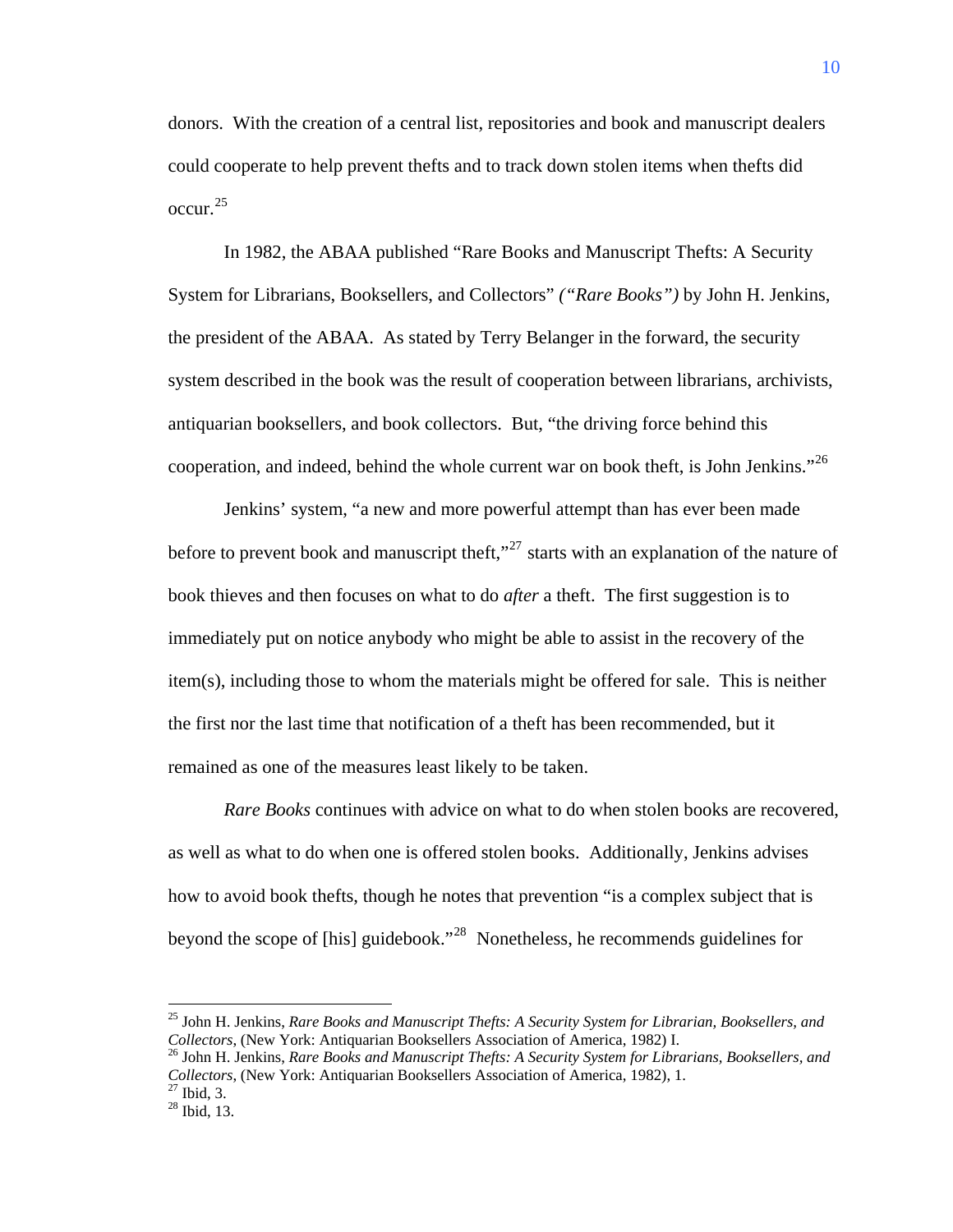prevention that are much like those suggested by RBMS and Walch. The suggestions included naming a Security Officer with authority to carry out the security program; and drafting security policies in conjunction with "the administration, staff, legal authorities, and other knowledgeable persons."[29](#page-12-0)

Finally, Jenkins recommends minimizing access points to the special collections building and stacks areas, background checks conducted upon hiring of employees, orientation for researchers and the requirement of a photo id for all users. Jenkins also suggests that the administrators of special collections should be knowledgeable of the laws for dealing with theft.

This legal knowledge was discussed in greater length in 1985 with SAA's publication of "Archives & Manuscripts: Law" as part of their Basic Manual Series. The authors, Gary M. Peterson and Trudy Huskamp Peterson, cover numerous aspects of the laws that affect repositories, focusing mainly on federal laws and practices. The authors assert that providing records is the focus of the majority of legal issues, and fall into three general areas: "establishment of researcher identity, credentials, and liability; delivery, custody, and return; surveillance and enforcement of regulations."[30](#page-12-1) Additionally, the guide provides information on how to register researchers, how to handle replevin—the recovery of property that has been improperly or illegally taken—and ways of making successful relationships with lawyers.

Security concerns remained a major focus the rest of the 1980s. The ACRL RBMS Ad Hoc Security Committee became permanent and went to work creating new guidelines. Still, much of the literature of the time generalized about all repositories, or

<span id="page-12-0"></span> $29$  Jenkins, 15.

<span id="page-12-1"></span><sup>30</sup> Gary M. Peterson and Trudy Huskamp Peterson, *Archives & Manuscripts: Law,* (Chicago: Society of American Archivists, 1985), 74.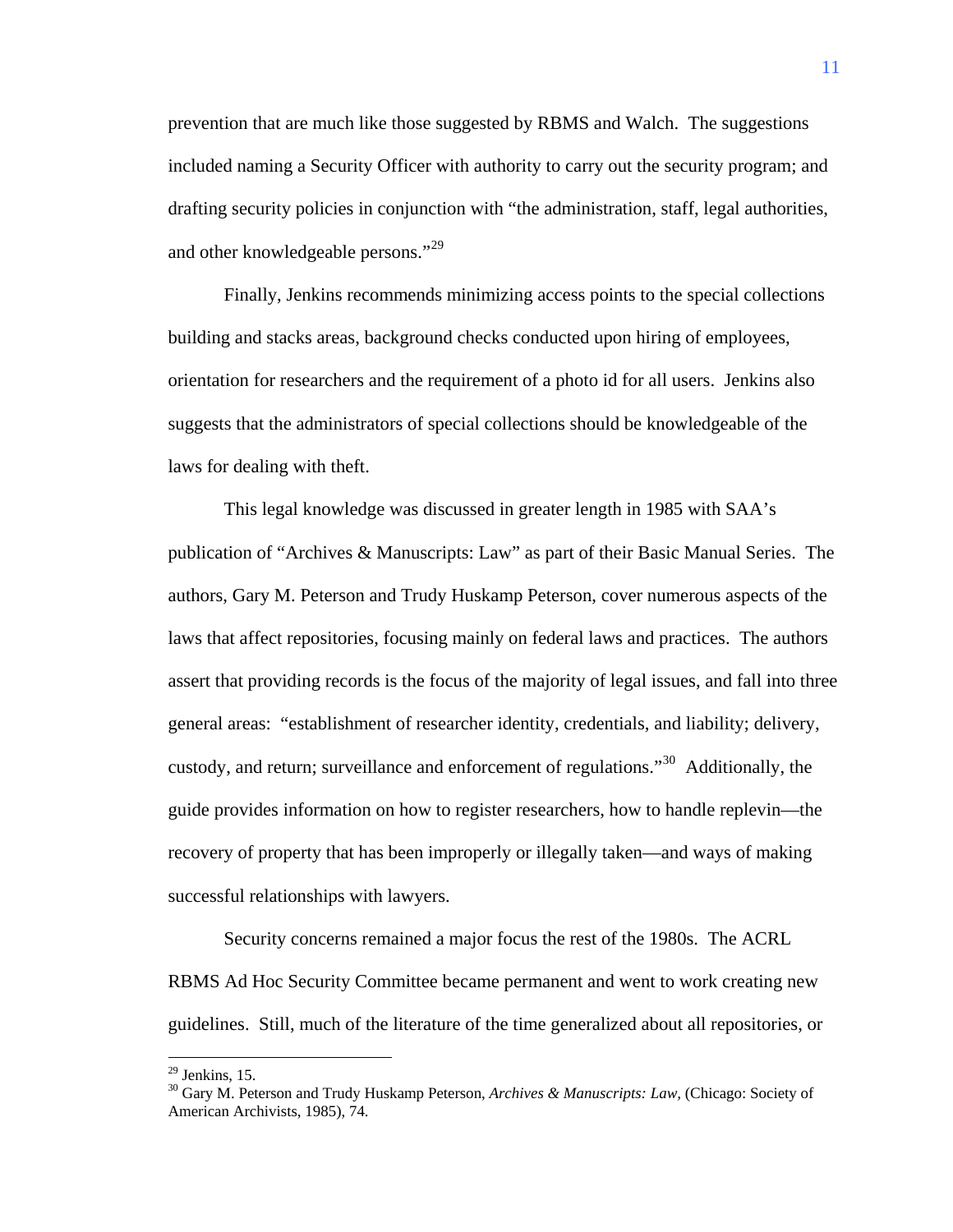dealt solely with large academic libraries. Some works focused on the types of thieves to watch for and how they could be identified. Others focused on security procedures and systems. Few writers focused on both the types of thieves and security procedures and how they were related. Also increasingly rare were works focused on rare books and special manuscript collections rather than on large, general libraries. One exception to this was the 1987 work, *Special Collections Security: Problems, Trends, and Consciousness* by Mary Wyly. This article explored the changing environment in special collections, the increased rate of thefts, the varied types of thieves and their methods, and

organized responses to theft prevention.<sup>[31](#page-13-0)</sup>

 $\overline{a}$ 

Much of the literature that followed reiterated the same basic ideas put forward by Walch and others. Thorough planning was presented as key to any security program, as were the placement of a repository security officer, thorough staff training, patron registration and closed stacks. In 1994, the ACRL RBMS Security Committee released "Guidelines for the Security of Rare Books, Manuscripts, and Other Special Collections." The guidelines were reminiscent of those proposed by Walch, with some added information and further recommendations regarding technology. The appointment of a security officer was still recommended as were close supervision of staff, registration of patrons, restricted access to valuable items and awareness of laws for dealing with theft.<sup>[32](#page-13-1)</sup>

Just after the RBMS Guidelines were released, in 1995, Gregor Trinkaus-Randall published "Protecting Your Collections: A Manual of Archival Security" through the Society of American Archivists. Trinkaus-Randall identified six categories of collection

<span id="page-13-0"></span><sup>31</sup> Mary Wyly. "Special Collections Security: Problems, Trends, and Consciousness." *Library Trends*, 36 (Summer 1987) : 242.

<span id="page-13-1"></span> $32$  ACRL Rare Books & Manuscripts Section's Security Committee. "Guidelines for the Security of Rare Books, Manuscripts, and Other Special Collections." *College & Research Libraries News*, 60 (October 1999) : 741-748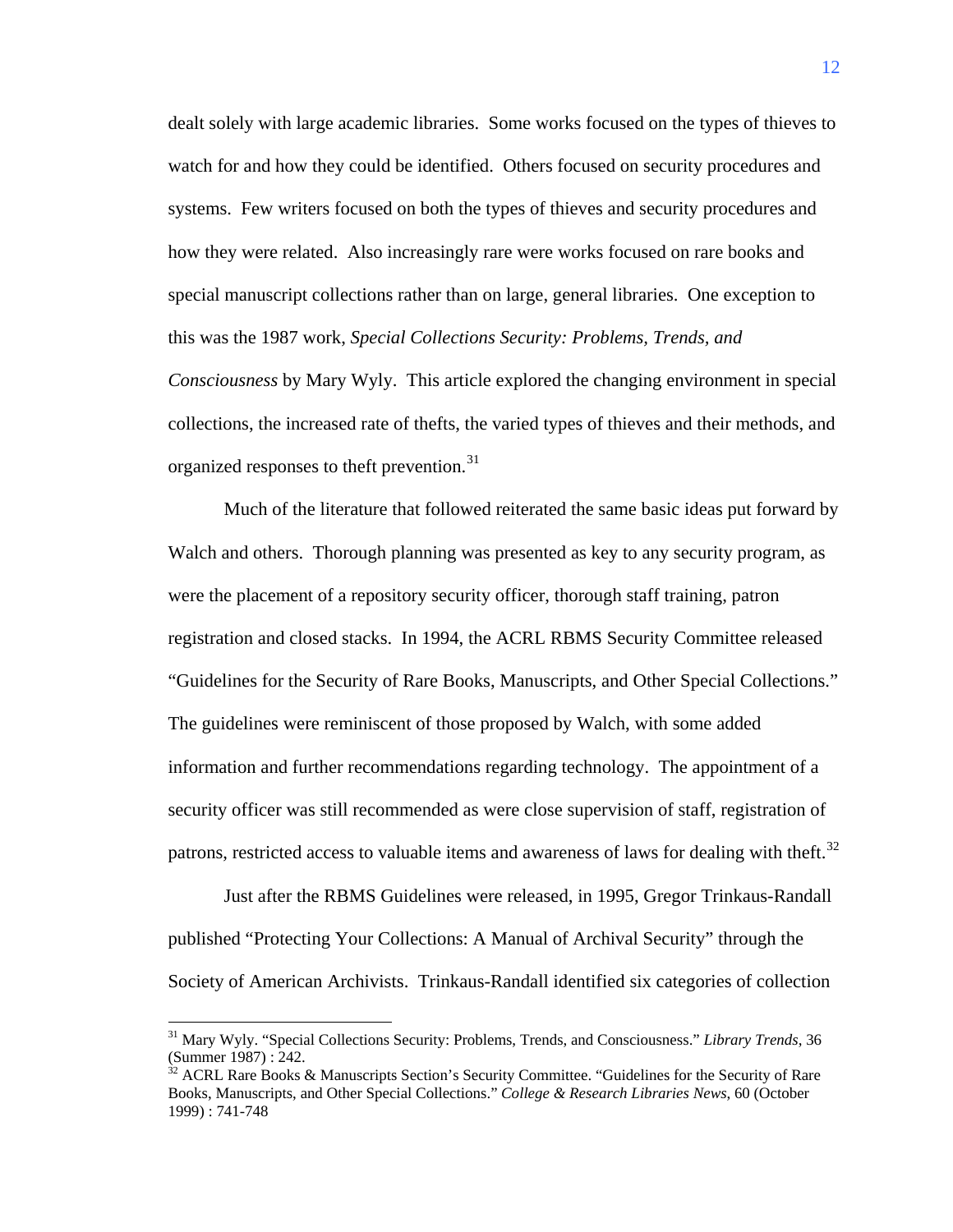protection: deterrents to theft; the identification of missing items; environmental controls; protection from, prevention of, and recovery from disasters; exhibition and loan of materials; and the insurance of valuable items.<sup>[33](#page-14-0)</sup>

Trinkaus-Randall's suggestions were similar to the guidelines by the RMBS committee. Both considered it crucial that security plans be written down, and both recommended consulting other knowledgeable staff members and legal authorities. As Trinkaus-Randall explained, "the plan must be written down and distributed; otherwise, the institution is courting disaster."<sup>[34](#page-14-1)</sup>

Because of tight budgets, many institutions were unable to implement all of the security measures suggested by the professional guidelines. It was believed that the security measures in place were sufficient and budgets would not allow for electronic monitoring systems and other high tech-high priced measures. For many, that belief changed drastically with the discovery of the crimes of Gilbert Bland.

### **BRIEF REVIEW OF GILBERT BLAND'S CRIMES**

The story of the crimes of Gilbert Joseph Bland, Jr.—aka James Perry—should serve as a cautionary tale to all who work in rare books and other special collections. Theft and mutilation of materials has always been a concern for administrators of special collections, but the crimes of Gilbert Bland stand out from the rest. Bland's crimes are noteworthy not only for the vast amount of materials he was able to steal, but also for the manner in which he committed his crimes. Previous infamous book thieves, such as Stephen Blumberg, devised ways to get around security measures, such as removing

<span id="page-14-0"></span><sup>33</sup> Gregor Trinkaus-Randall, *Protecting Your Collections: A Manual of Archival Security* (Chicago: Society of American Archivists, 1995) 2.

<span id="page-14-1"></span> $34$  Ibid, 2.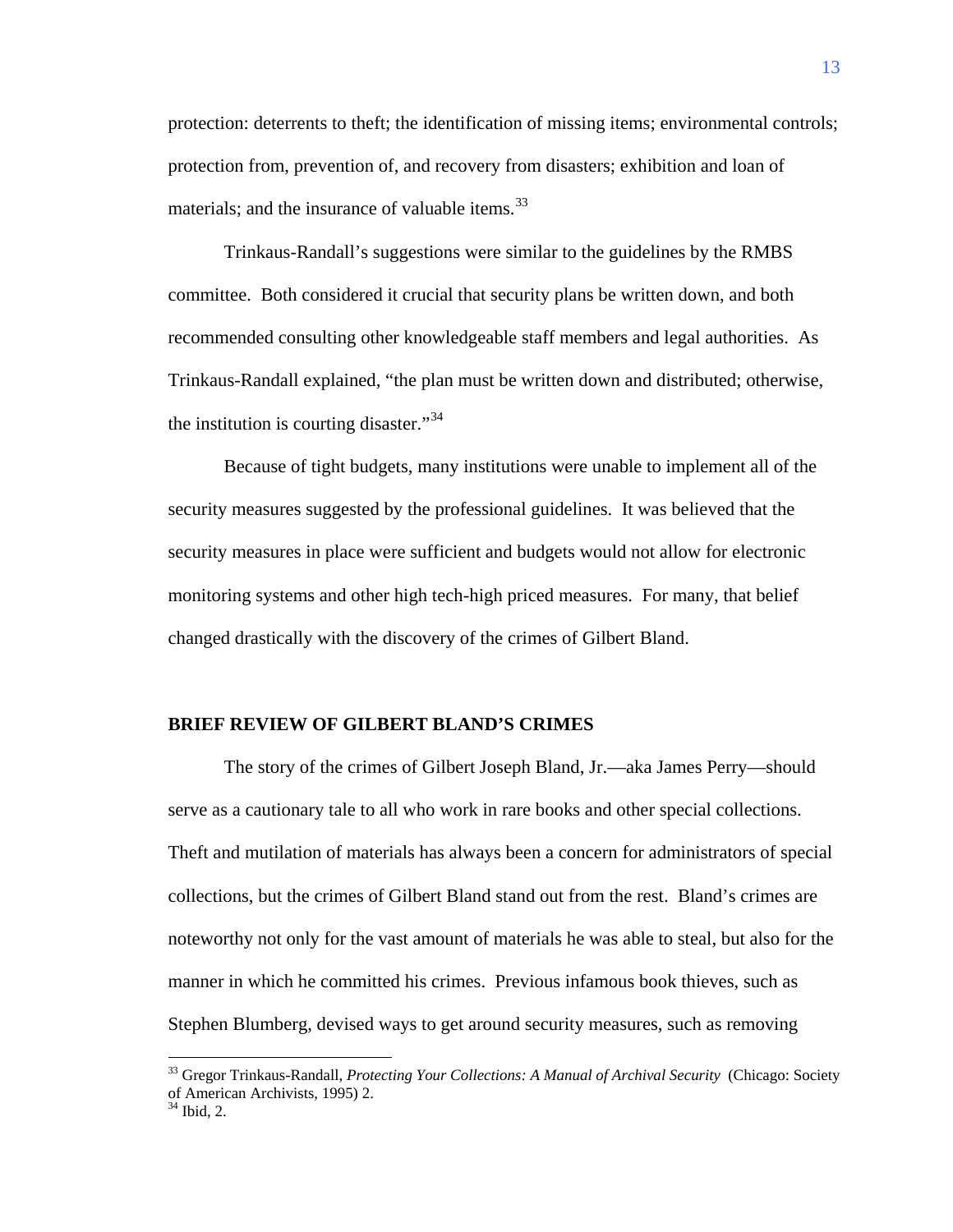materials under cover of night. Bland stole materials (almost exclusively rare maps) out in the open, in front of those who were responsible for monitoring him and other researchers using the same collections. Not only did Bland steal the maps he wanted, he mutilated the books from which they came by slashing the maps out with a razor.

In February of 1994 Bland and his wife opened Antique Maps & Collectibles, Ltd. in a shopping complex in Florida.<sup>[35](#page-15-0)</sup> Bland proceeded to build his collection by stealing centuries-old maps from rare books he found at distinguished universities around the country. Bland was not an expert on antique maps, however, and in addition to offering materials at odd—often very low—prices, he made some dealers nervous by his "ability to find multiple copies of relatively scarce pieces."<sup>[36](#page-15-1)</sup>

Bland kept himself very busy. Living up to his name, he went about his work unnoticed, blending in with other academics and library patrons, and slicing valuable maps out of rare books wherever he went. It was not until December of 1995 that the world would finally get wind of Bland's actions.

It was at the beautiful George Peabody Library at Johns' Hopkins University that Bland was finally caught. A fellow patron, Jennifer Bryan—curator of manuscripts at the Maryland Historical Society—was watching Bland and began to feel he was up to something. Bryan reported her suspicions to library officials, which led to a footrace through Baltimore, with three Peabody security officers chasing after Bland, after he dashed out.<sup>[37](#page-15-2)</sup>

<span id="page-15-0"></span><sup>35</sup> Miles Harvey, *The Island of Lost Maps: A True Story of Cartographic Crime*, (New York: Random House, 2000), 220.

<span id="page-15-1"></span><sup>36</sup> Harvey, Miles. "Mr. Bland's Evil Plot to Control the World," *Outside* (June 1997) : http://outside.away.com/magazine/0697/9706bland.html

<span id="page-15-2"></span> $37$  Ibid, 2.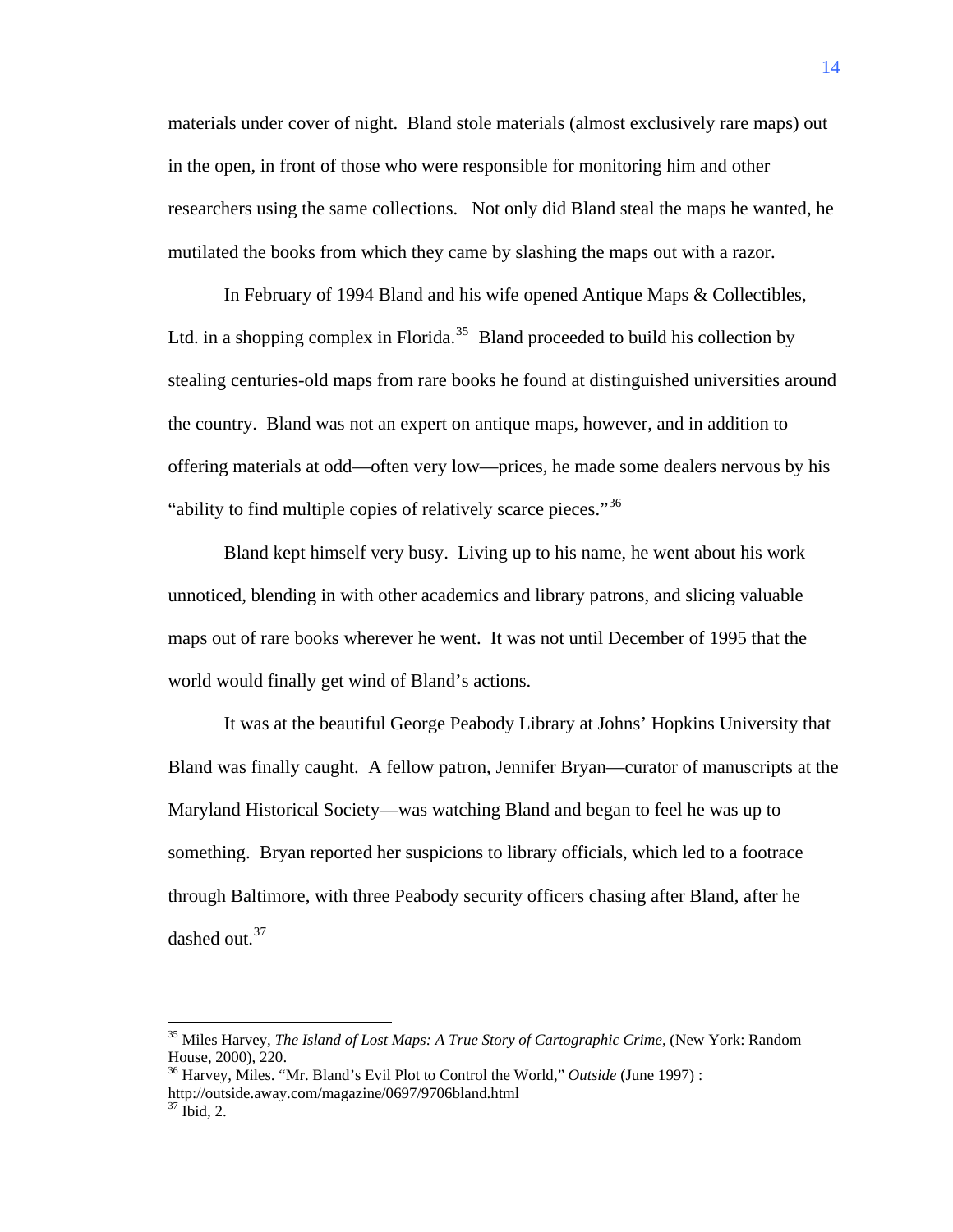Once he was brought back to the library, Bland admitted to stealing a map out of "The General History of the Late War," a 1763 volume by John Entick with which he had been working. Upon returning the map, apologizing profusely, and offering several hundred dollars in compensation, Bland was released by Peabody security and the Baltimore police.<sup>[38](#page-16-0)</sup> It was only later that security officials discovered a notebook left behind by Bland contained a "hit list" of rare maps and the repositories which held them. $39$ 

The discovery of the notebook is likely why Peabody librarians began to publicize the incident. As Robert Karrow, the Newberry Library's curator of maps explains, "A lot of library thefts have gone unreported in the past. You're embarrassed, and maybe you say to yourself, 'What will the donors think?' And you're reluctant to talk about the whole issue because you don't want to give the crazies ideas."<sup>[40](#page-16-2)</sup> Fortunately, librarians at the Peabody did not think this way. After discovering numerous other thefts by Bland from previous visits to their own library, Peabody employees began to notify the other repositories whose names they had found listed in Bland's notebook. They also posted the information on ExLibris, an internet discussion group for professionals involved with rare books and special collections. It was because of this that many curators went through their records to find that "James Perry" had visited their institutions and that they were indeed missing precious items such as a map of "La Florida" from the 1527 *Theatrum Orbis Terrarium*, the first modern atlas.<sup>[41](#page-16-3)</sup>

<span id="page-16-0"></span><sup>&</sup>lt;sup>38</sup> Shen, Fern. "They Didn't Throw the Book at Him; Suspect in Thefts from Rare Volumes is Let Go in Baltimore." *The Washington Post*, Final Edition, 16 December 1995, Section B (Metro), B1.

<span id="page-16-1"></span><sup>39</sup> Harvey, "Mr. Bland's Evil Plot," 2.

<sup>40</sup> Ibid, 13.

<span id="page-16-3"></span><span id="page-16-2"></span><sup>41</sup> Harvey, "Mr. Bland's Evil Plot," 1.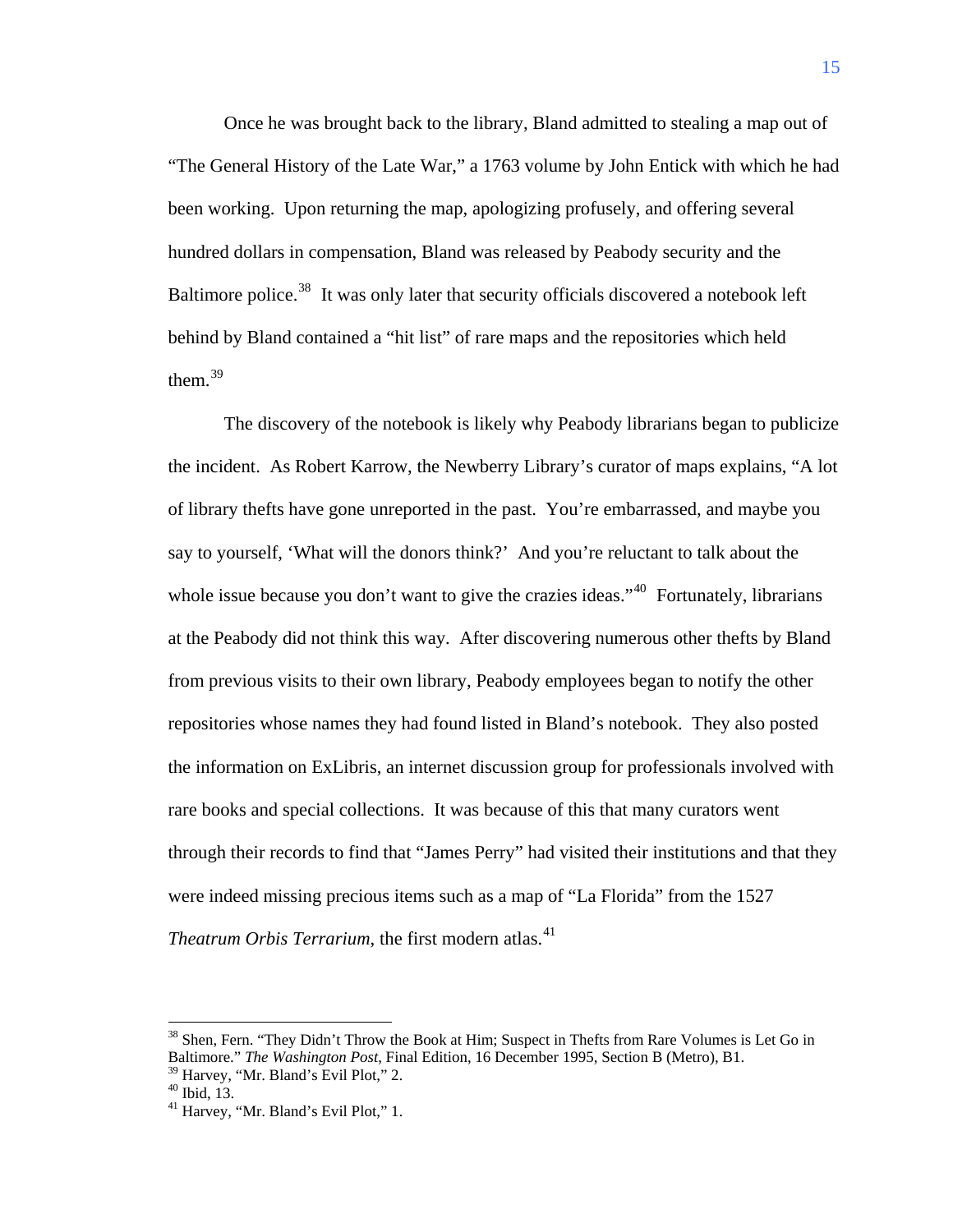Though Bland targeted nineteen institutions within the United States, only four pressed charges. Bland was believed to have stolen some two hundred and fifty maps from these institutions, worth an estimated half a million dollars or more, yet he served less than two years in jail and paid less than eighty thousand dollars in damages. Further, it was discovered after his court cases in the United States that Bland had also spent time at repositories in Canada. In one three day visit to the University of Washington in Seattle and Vancouver's University of British Columbia, Bland stole materials worth fifty thousand dollars; damage to the books themselves caused an additional one hundred thousand dollars in damages. Bland never faced charges from these incidents.<sup>[42](#page-17-0)</sup>

Many people believe that Gilbert Bland did not get nearly as severe a sentence as he should have. As Russell Maylone of Northwestern University told Miles Harvey, "If Bland gets in front of my car, I'll run over him—but in a nice way…Oh, and then I'll back over him again."[43](#page-17-1) One of Bland's plea bargains was even rejected by Superior Court Judge Robert Hobgood who felt "the penalty is not severe enough for what this man's done."[44](#page-17-2) Professionals involved with rare books and special collections likewise fumed over Bland's light sentence, but were mainly alone. As Barry Ruderman, a lawyer and map dealer, points out,

"It's very easy for a prosecutor to say, "He ripped a few pages out of a few books? I've got better things to do. To the ninety-nine percent of people who don't understand the magnitude of what he's done, Bland just doesn't seem to represent a threat to society."<sup>[45](#page-17-3)</sup>

<span id="page-17-0"></span><sup>42</sup> Beatty, Jim. "Mr. Bland's Misadventure," *Saturday Night* 113, November 1998, in *FACTIVA* [database online], accessed 19 September 2004.<br><sup>43</sup> Harvey, *Island of Lost Maps*, 133.

<span id="page-17-2"></span><span id="page-17-1"></span><sup>&</sup>lt;sup>44</sup> Harvey, *Island of Lost Maps*, 314.<br><sup>45</sup> Harvey, *''Mr. Bland's Evil Plot*," 11.

<span id="page-17-3"></span>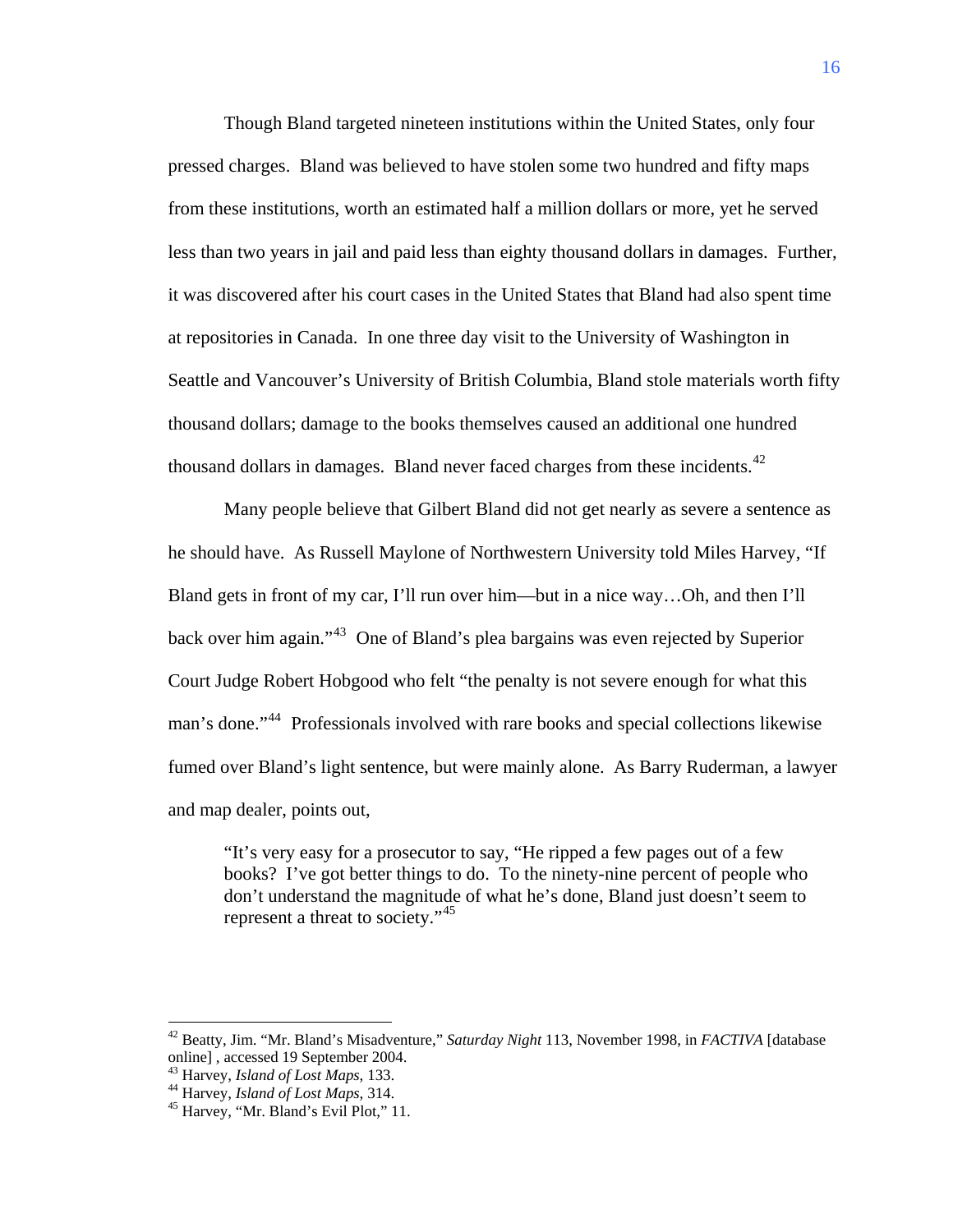Bland's crimes nonetheless hit rare book and manuscript repositories like a shockwave. Numerous articles about the thefts appeared, and workshops devoted to Bland's crimes and the issues of security were held around the country.<sup>[46](#page-18-0)</sup> What Bland had succeeded in doing, ironically, was to educate legal authorities about the high financial value and historical importance of many library materials. Further he provided a wake up call to repository officials about the need for better security. As librarian John E. Ingram of the University of Florida explained:

"…the ultimate effect of [Bland's] 'work' is that we have better security for our stacks, we have better security for our reading room, we have surveillance, which we didn't really have before—and in the final analysis, we have a much more astute, perceptive staff working with the collection, which is probably the best of all." $^{47}$  $^{47}$  $^{47}$ 

Once details about the Peabody incident were sent out over ExLibris, curators around the country were searching their call slip records and discovering items missing from books that Bland, under numerous aliases, had used. For many, this incident highlighted the importance of cooperating with others. Details of Bland's activities were published on professional listservs (electronic mailing lists) and in numerous newspaper articles about the crimes. This led curators and archivists around the country to review their records, which in turn allowed them to identify items missing from their collections and add to the shared knowledge of Bland's activities, allowing the process of claiming lost materials to begin.

Not all of the stolen items have been returned. Though the FBI took possession of many of the stolen maps as part of a plea agreement Bland made, dozens of items remain

<sup>46</sup> Ibid., 332.

<span id="page-18-1"></span><span id="page-18-0"></span><sup>47</sup> Ibid., 335.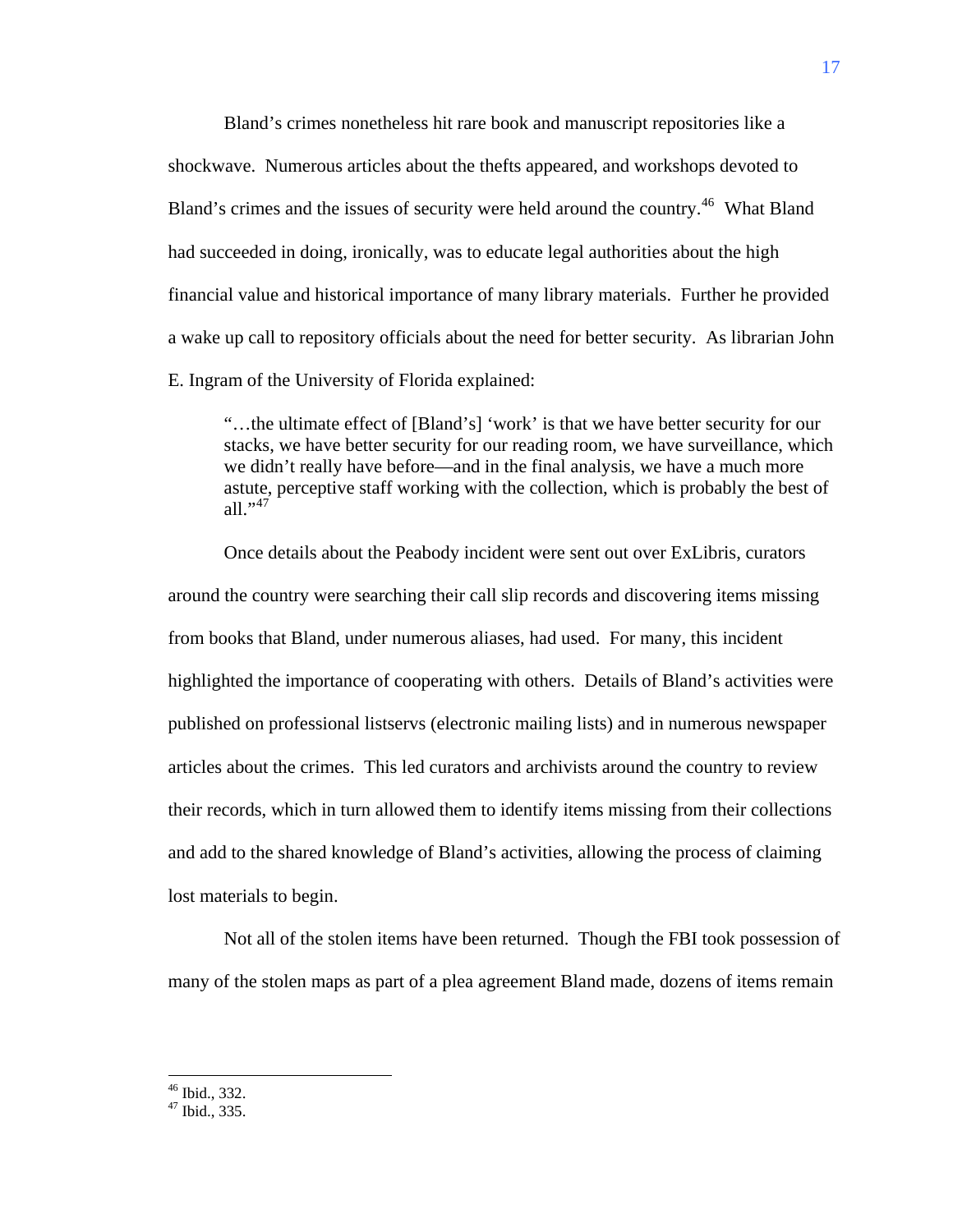in the care of the FBI because they remain unclaimed. $48$  While the reactions to the Bland case created a much more open atmosphere, and showed that publicizing incidents could result in the recovery of stolen items, many curators and librarians are still afraid to make thefts known, and some even deny to themselves that they may be, or have been, victims of theft. Even with incontrovertible evidence, some librarians refused to acknowledge that items from their collections had been stolen, according to FBI Special Agent Gray Hill, who worked on the Bland case for years.<sup>[49](#page-19-1)</sup> Seconds Eileen E. Brady, former editor of *Focus on Security: The Magazine of Library, Archive, and Museum Security*, "Librarians have an ostrich mentality when it comes to security: they have their heads in the sand and their tales in the air, and they're ripe to be screwed."<sup>[50](#page-19-2)</sup>

### **METHODOLOGY**

The goal of this research project is to analyze the evolving professional guidelines on special collection security measures, and to investigate the effects of the crimes of Gilbert Bland on the security measures in academic library special collections. Bland's actions, especially his methods, caused shockwaves in the profession in the mid-nineties. This in turn focused attention onto the lack of adequate security measures many repositories had in place. To determine what, if any affect Bland's crimes had on the profession, interviews were conducted with librarians and curators from some of the institutions targeted by Bland. In an attempt to determine if the crimes had an even broader effect within the profession, interviews were also conducted with librarians and

<span id="page-19-0"></span><sup>48</sup> Humphreys, Adrian. "The Extraordinary Mr. Bland," *National Post*, 10 October 2000, in *FACTIVA*, accessed 19 September 2004.

<span id="page-19-2"></span><span id="page-19-1"></span><sup>&</sup>lt;sup>49</sup> Harvey, *Island of Lost Maps*, 286.<br><sup>50</sup> Ibid., 332.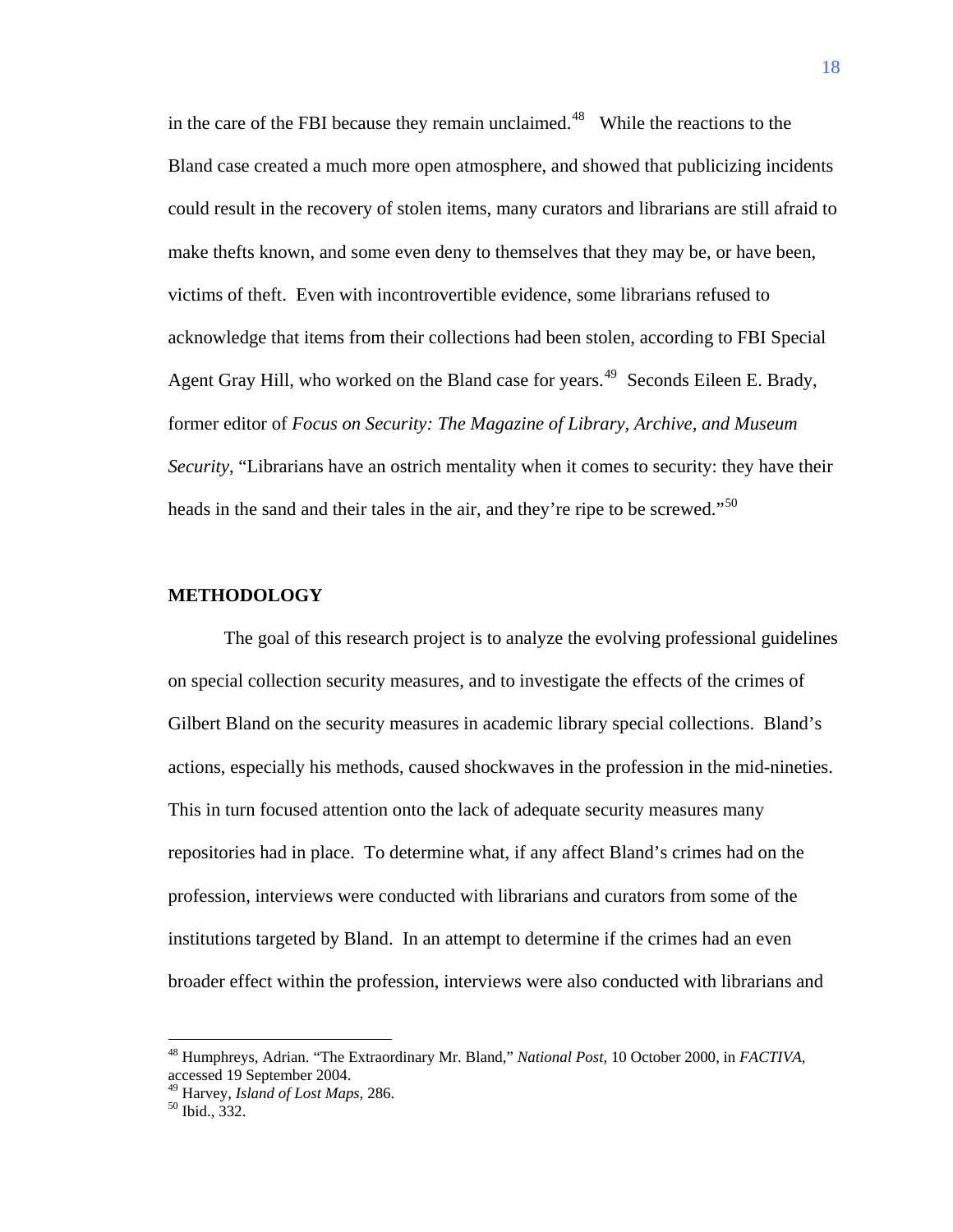curators from other institutions not targeted by Bland, but similar in size and location to the target institutions.

The eight interviewees from target institutions were chosen based on the literature and news accounts of the crimes in question. This included the nineteen institutions located in the United States, but not those located in Canada. The fifteen interviewees from non-target institutions were chosen randomly from other institutions around the country of similar size and location to the targeted institutions.

The analysis of professional guidelines is based on a review of the professional literature, including journal articles, conference presentations and published books, on crime and security measures in special collections.

### **FINDINGS**

#### *Professional Guidelines*

As illustrated in the above review of professional literature, the guidelines for security measures in special collections have not changed significantly since the late 1960s. While style and some particulars have changed, the current recommendations for special collection security are echoes of the suggestions first put forward by Rhoads and Walch decades ago. The current guidelines were completed by the ACRL Rare Books  $\&$ Manuscripts Section's Security Committee in October 1999.

The first recommendation in the ACRL RBMS guidelines is the appointing of a Library Security Officer (LSO) by the library director. The LSO is to be given the authority to plan and carry out the security program, should be widely known by other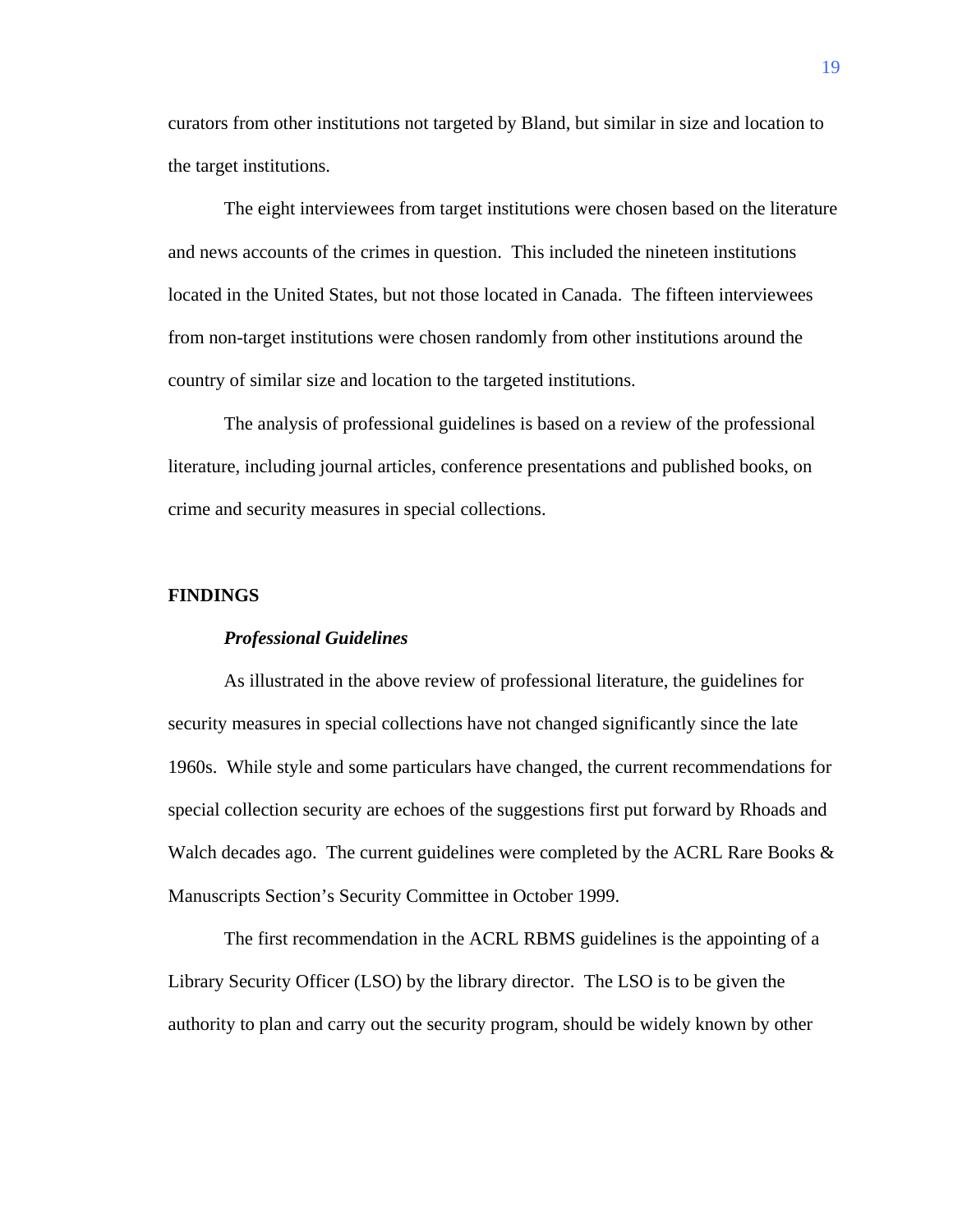administrators, and should develop cooperative relationships with legal staff, administrators and even outside consultants such as local law enforcement agencies.

The committee's second recommendation is the creation of a formal, written collection security policy, which should be a part of the repository's standard policies and procedures. The first step in this policy is ensuring that access to collection materials be limited. They propose having as few access points to the collection as possible, and keeping the public within public areas, with no access to collection areas. Another part of the access issue is keys and keycards. It is recommended that keys to secure areas be issued only on an "as needed" basis and that locks be changed on a regular basis.

It is also recommended that staff, including student workers, be chosen very carefully. When feasible, it is suggested that background checks and bonding of employees be considered. Alongside this, it is strongly recommended that all staff be thoroughly trained in security guidelines and procedures so that they understand their legal rights and their responsibilities. One major responsibility is balancing the access of researchers with the protection of materials. For this reason it is recommended that all researchers be required to register with their name, address, affiliation, and some form of identification, preferably a photo identification. Registration procedures should include an orientation of the rules of the repository as well as how to handle materials.

Another important part of the guidelines as pertaining to researchers is the restriction of extraneous items allowed into the reading room. There should be an area available for researchers to stow their personal items, such as coats, notebooks and briefcases, rather than allowing them into the reading room. Additionally, researchers are to be monitored at all times and should not be situated in a way that obstructs the view of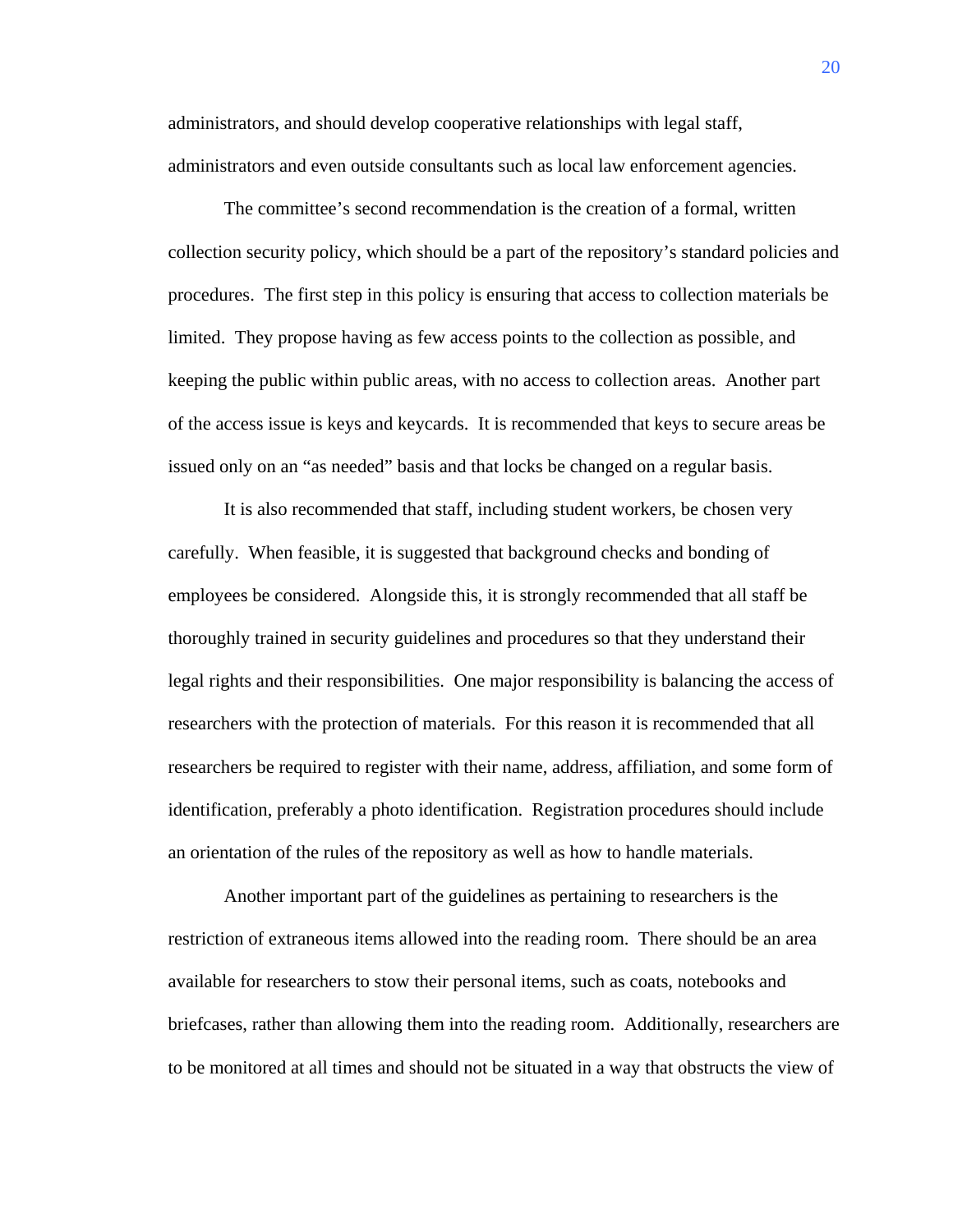the monitor. In addition to monitoring researchers, collection materials should be carefully inspected before and after use.

Lastly, the Committee has recommendations to ensure identification of materials should there be a theft or disaster. Accession and catalog records should be complete and up to date. Information required for insurance policies should also be complete and kept current. Where possible, it is also suggested that materials be marked with a unique marking that will allow for identification and recovery of items that may be lost or stolen. Though the professional guidelines from Rhoads through RBMS have been fairly consistent, their implementation has not.

#### *Application of Guidelines*

 Through interviews with curators and archivists around the country, it became clear that strict adherence to professional guidelines is not the norm, even though many of the security improvements recommended by the guidelines can be implemented at low cost. It appears that another factor remains in the way for many, and that is time. For instance, the undertaking of shelf readings requires an extraordinary time commitment, especially for those institutions with large collections. This is another example that proves the old saying, time is money.

Of the 23 subjects interviewed for this project, including those who were Bland's targets, 5 or 22%, have a formal, written security policy. In some cases, there is a written policy for the libraries at their institution, but nothing specific to the special collections and rare book departments, even though those areas are at higher risk and usually contain items of much greater value. While the creation of a written policy can indeed be time consuming, it is a vitally important part of collection protection. Even just having the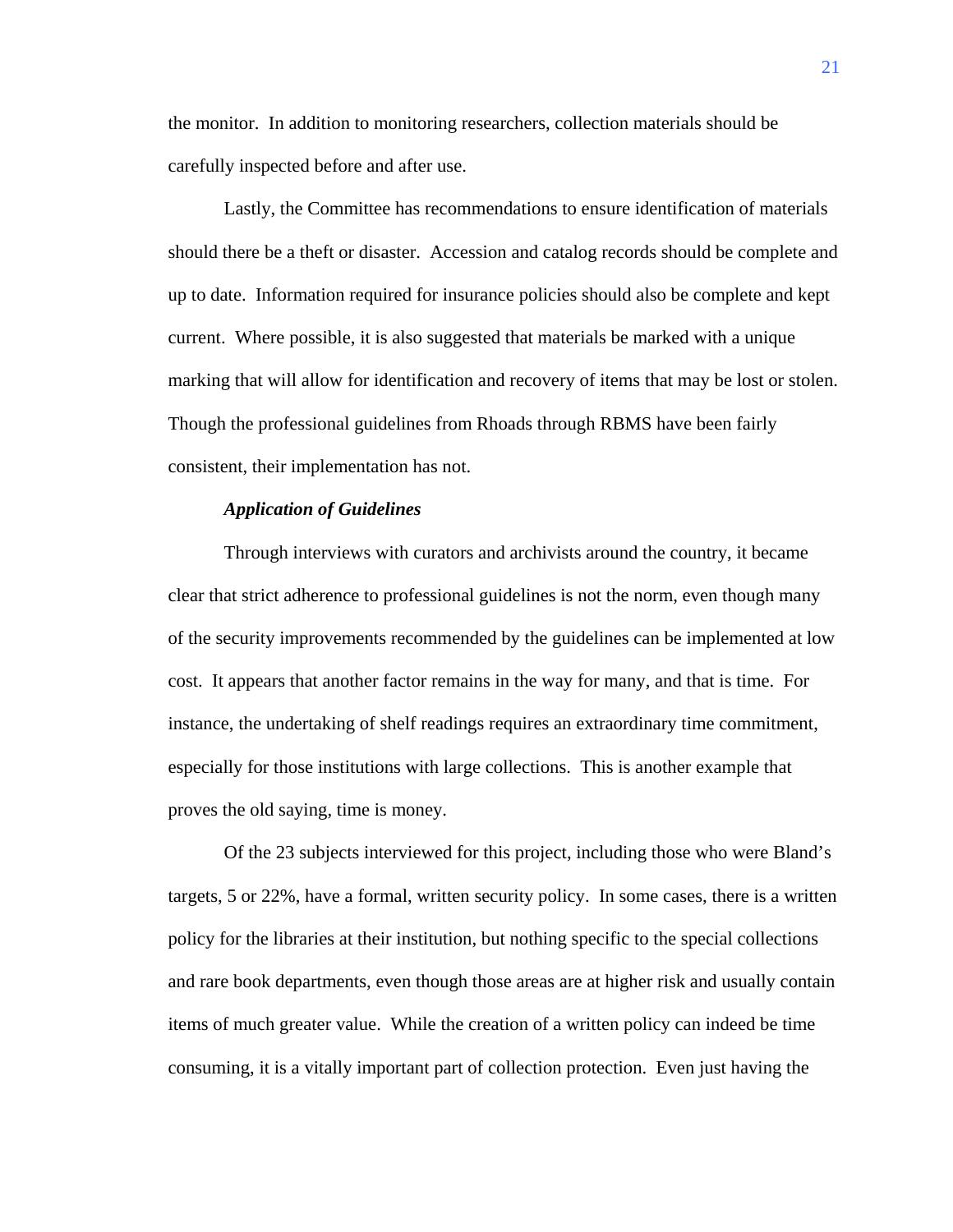names and numbers of important contacts and legal authorities available to employees and a procedure in place for theft response could save valuable time in tracking a thief and starting the process of replevin. All interviewees did say they had written rules of use for researchers to read upon registering to use the repository, even if they did not have a formal, written policy.

Repositories fail to follow the security guidelines on many other points. Only five respondent repositories undertake shelf readings and regular inventories while, 78% do not. This is due in large part to the immense size of the collections in large academic libraries, especially manuscript collections for which item by item inventories are just not possible. Two of the five repositories that answered affirmatively to undertaking shelf readings explained that shelf readings are a ongoing process and take place as time allows, frequently done by student assistants. Almost unanimously, respondents explained that their repositories did not have an "official" Library Security Officer as recommended by the guidelines. One respondent repository affirmed that it has an "official" library security officer, while six other respondents reported that they act informally in this role themselves.

When asked about their relationship with local authorities, three respondents (38%) from the group targeted by Bland reported that they do not feel a need to develop the relationship because there are already contacts by their parent libraries with legal authorities. The majority of interviewees who responded positively about a relationship with local authorities indicated that the authorities in question are campus police, rather than local police or sheriffs. As one interviewee explained, for many large universities the campus police are the first and main contact for legal issues, with other authorities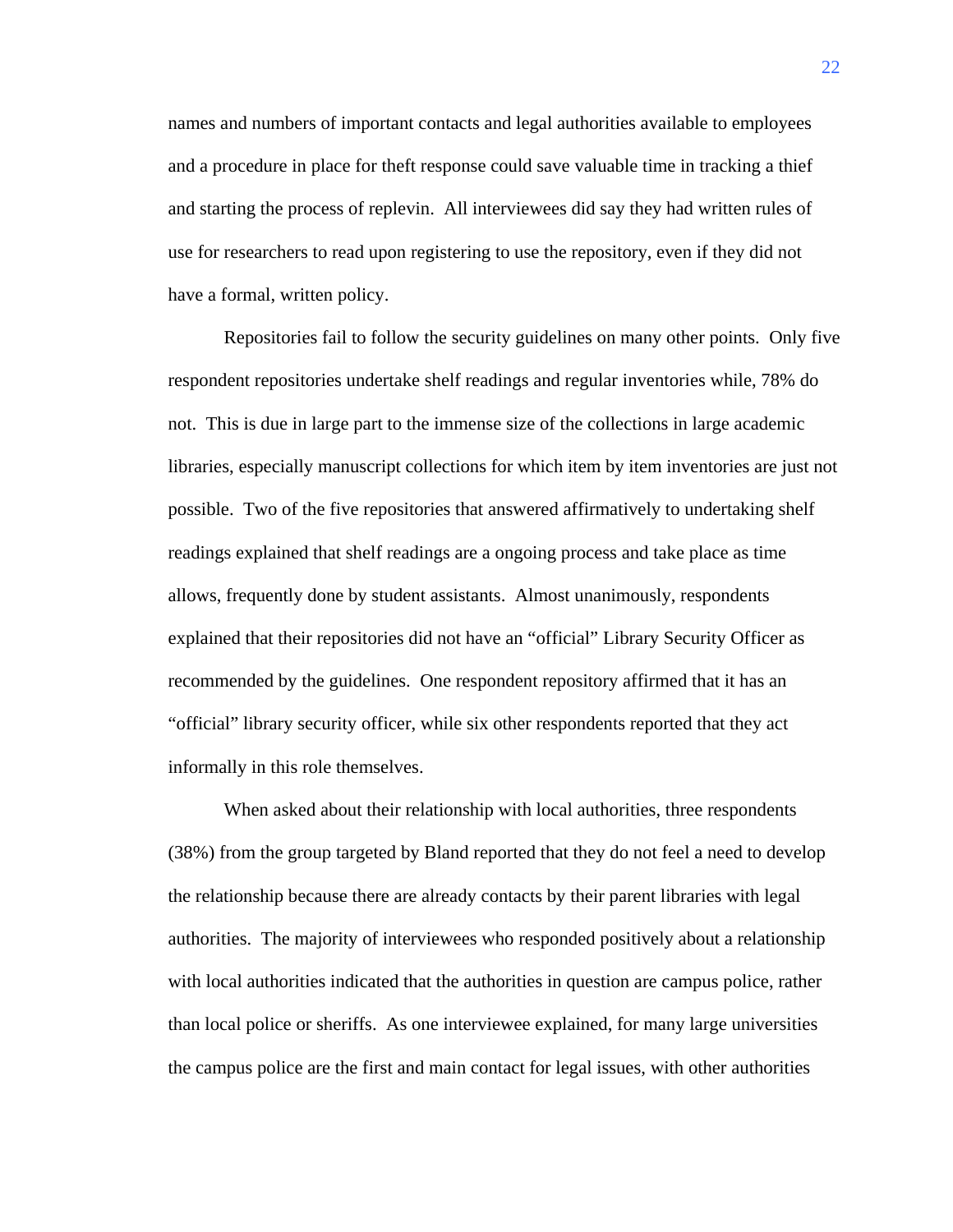contacted as necessary. Fortunately, those respondents who have developed relationships with their campus police feel that the value and importance of the collections are well known to the campus police.

All respondents confirmed that researchers in their repositories are required to register and that call slips are kept permanently. Almost all of the respondent repositories require photo identification, which is either photocopied or held by a staff member while the researcher is in the reading room. Only 4 (17%) respondents affirmed that they do not require photo identification. Likewise all respondents confirmed that researchers are limited in what they may take with them into the reading room, although there is some variation as to what is allowed. Specifically, seven of the repositories (30%) allow researchers to bring laptops into reading rooms while the others do not. In a few rare cases (two), respondents said they occasionally make exceptions to what is allowed in order to avoid difficulty with a patron.

The monitoring of reading rooms was the question that saw the most variety in answers. Some repositories rely solely on employees to monitor the reading rooms. Others have video cameras in the reading rooms, and a few also have motion detectors for hours the repository is closed in both the reading rooms and stacks areas. Budgetary concerns trumped fear of theft in nearly all cases where cameras were not utilized. Asked about security training, none of the respondents had attended any kind of training classes, nor did their employees. Additionally, most interviewees did not perform thorough background checks on employees or have them bonded, though access by employees was restricted in some repositories.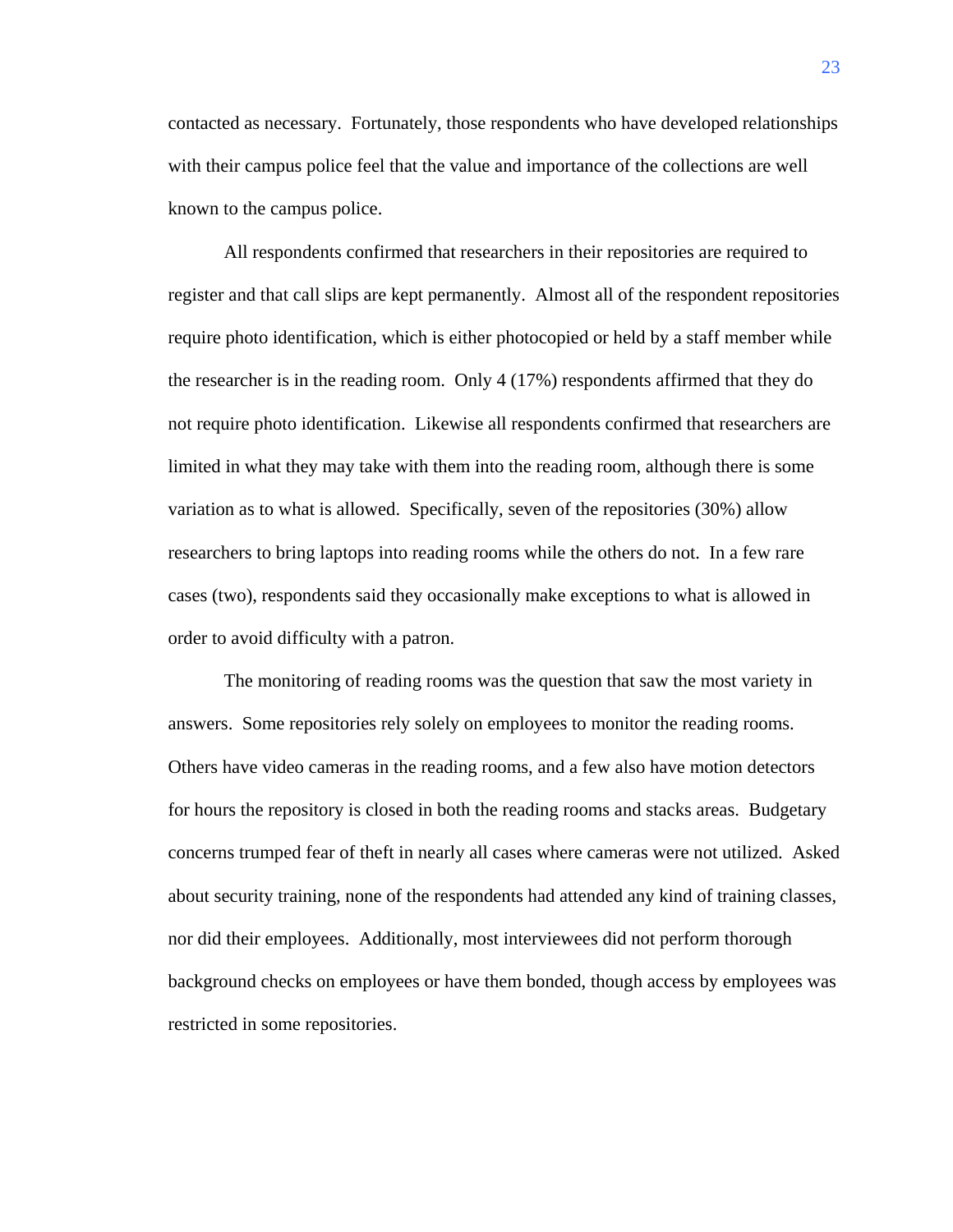While most of the respondents indicated that they did not strictly follow professional security guidelines, they were all aware of the guidelines, such as those by ACRL. Additionally, most respondents explained that even though they did not follow the guidelines strictly, the measures they have in place are based on the professional guidelines. As one would suspect, the major factors in not implementing all the guidelines were time and money, even from respondents who felt that university officials understood the importance of the collections held.

#### *Effects of Bland's Crimes*

Not unexpectedly, it appears based on interviews that Gilbert Bland's crimes had the greatest effect on target institutions. However, though Bland's actions caused alarm throughout the profession, and shone a spotlight on the insufficiency of security measures in major academic library special collections, it appears his story was not as effective a cautionary tale as one might suspect. Interviews with respondents in target institutions show the discovery of Bland's crimes led to an increased understanding of the need for improvements in security, even though those improvements could be costly. All target respondents made security changes after Bland, but the extent of those changes varied from institution to institution. Not all respondents required the checking of personal items before Bland, but after Bland they all do. Four respondents had their reading rooms rearranged so as to ensure better and more thorough monitoring of patrons. All of the target respondents have added electronic monitoring devices, and most, but not all, of the other respondents indicated they now have electronic surveillance as well. This surveillance exists mainly in the form of cameras, but also includes motion sensors and alarmed doors.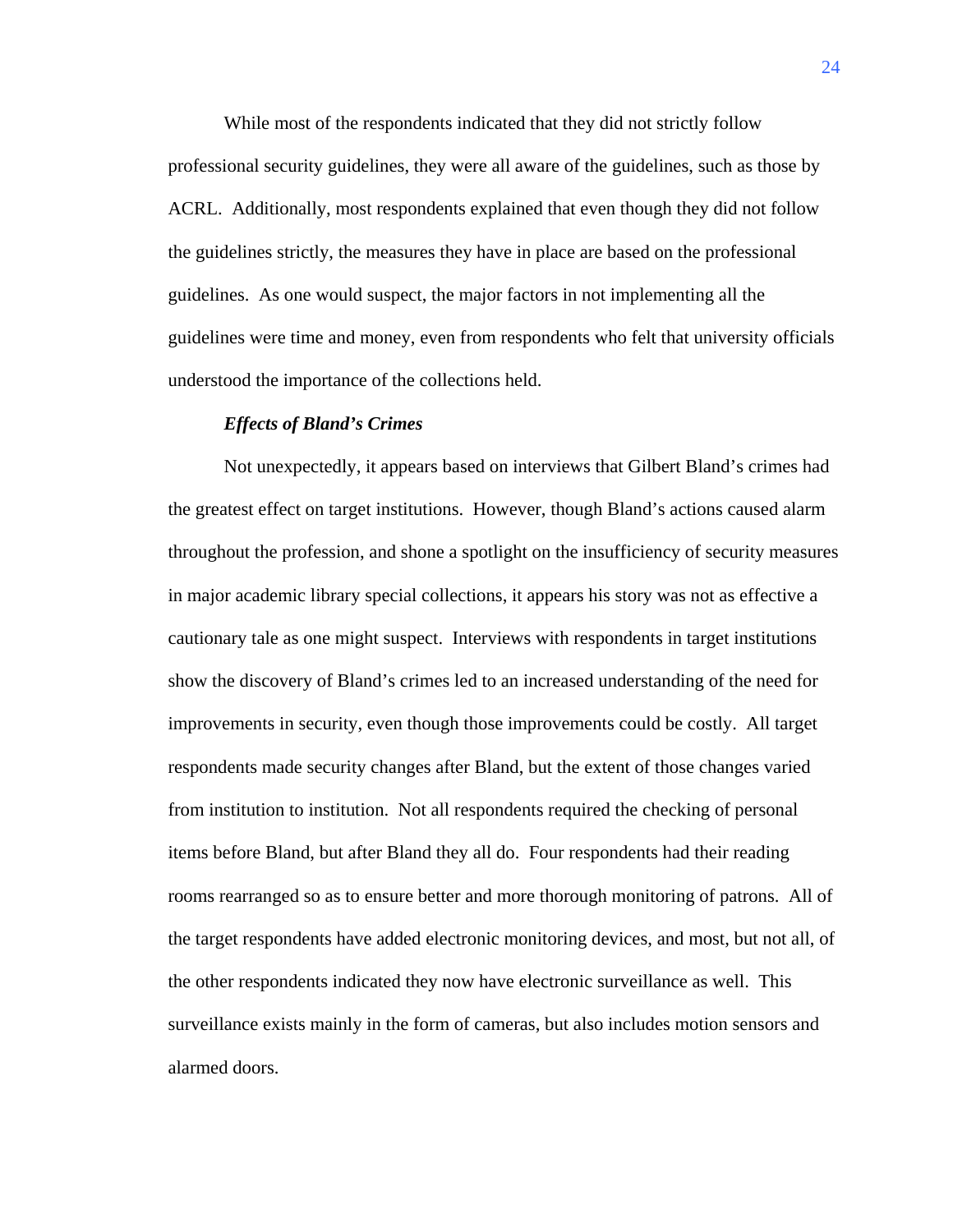Bland also affected the issue of publicizing thefts and cooperating with others to better ensure the return of stolen items. All of the target respondents indicated that they were made aware of Bland's thefts and mutilations at their repositories by outside parties, six from the postings on ExLibris and two by phone calls from the FBI. Though some respondents indicated they are still somewhat uncomfortable with publicizing thefts, all respondents said that they would indeed publicize any thefts in the future and cooperate with others in order to boost their chances of having items found and returned.

Even after the discovery of Bland's crimes, six of the eight respondents from target institutions still do not have a formal, written security policy and five do not have a library security officer. Additionally, though most respondents developed relationships with local authorities, as well as the FBI, during the Bland incidents, not all respondents have maintained a cooperative relationship with outside authorities.

Interviewees from repositories that were not targeted by Bland indicate that Bland did not have as wide an effect on the profession as assumed. Though all interviewees were familiar with the Bland case, only one confirmed that they made changes based solely on that case. Additionally, thirteen of the fifteen non-target respondents were unaware of any incidents of theft or mutilation in their own repositories. It is not known if Bland admitted to all of his crimes and targets, so it is quite possible that those who believe they have not been victims of theft are simply naïve. Only three (13%) of the non-target respondents affirmed that they do have a formal, written policy, but as with the targeted institutions, most do not. As they also had no incidents of crime, to their knowledge, six respondents have not developed a cooperative relationship with outside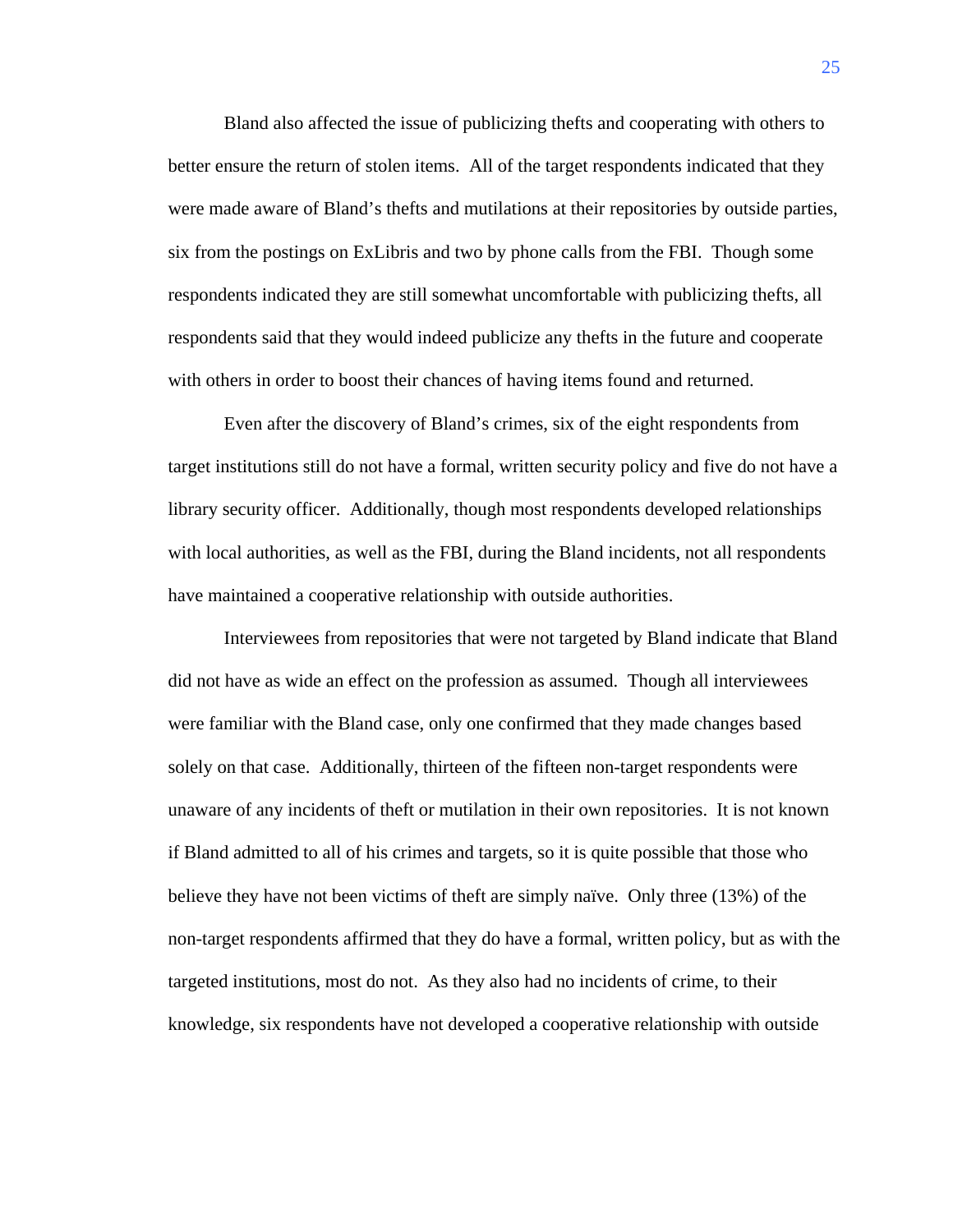local authorities, although thirteen asserted they had some sort of relationship with campus police.

Much like the target respondents, non-target respondents stated they do not follow the recommended professional guidelines strictly. Most, however, have implemented the same measures as target repositories. Recommended measures that most of them follow are the registration of researchers, requiring researchers to stow personal items outside of the reading room, monitoring of the reading room, and permanent retention of researcher registrations. Again like target respondents, most non-target respondents are not able to conduct regular shelf reading or inventories due to the volume of their collections, but three asserted they have ongoing shelf reading by student employees, and most have limited access to materials with closed stacks.

Some of the non-target respondents have added electronic surveillance equipment such as alarms, and tattle-tape devices or security strips in materials. Cameras in the reading rooms are rarer among this group, and a good number of repositories still rely solely on employee monitoring of the reading room during open hours.

Only two non-target respondents indicated they were aware of any incidents of theft or mutilation in their repositories. In those cases legal actions were taken by both, but neither indicated that new security measures were not put into place because of the incidents.

#### **CONCLUSION**

The value of rare books and manuscripts has been steadily increasing for decades. The digitization of materials and the placement of finding aids online have made it easier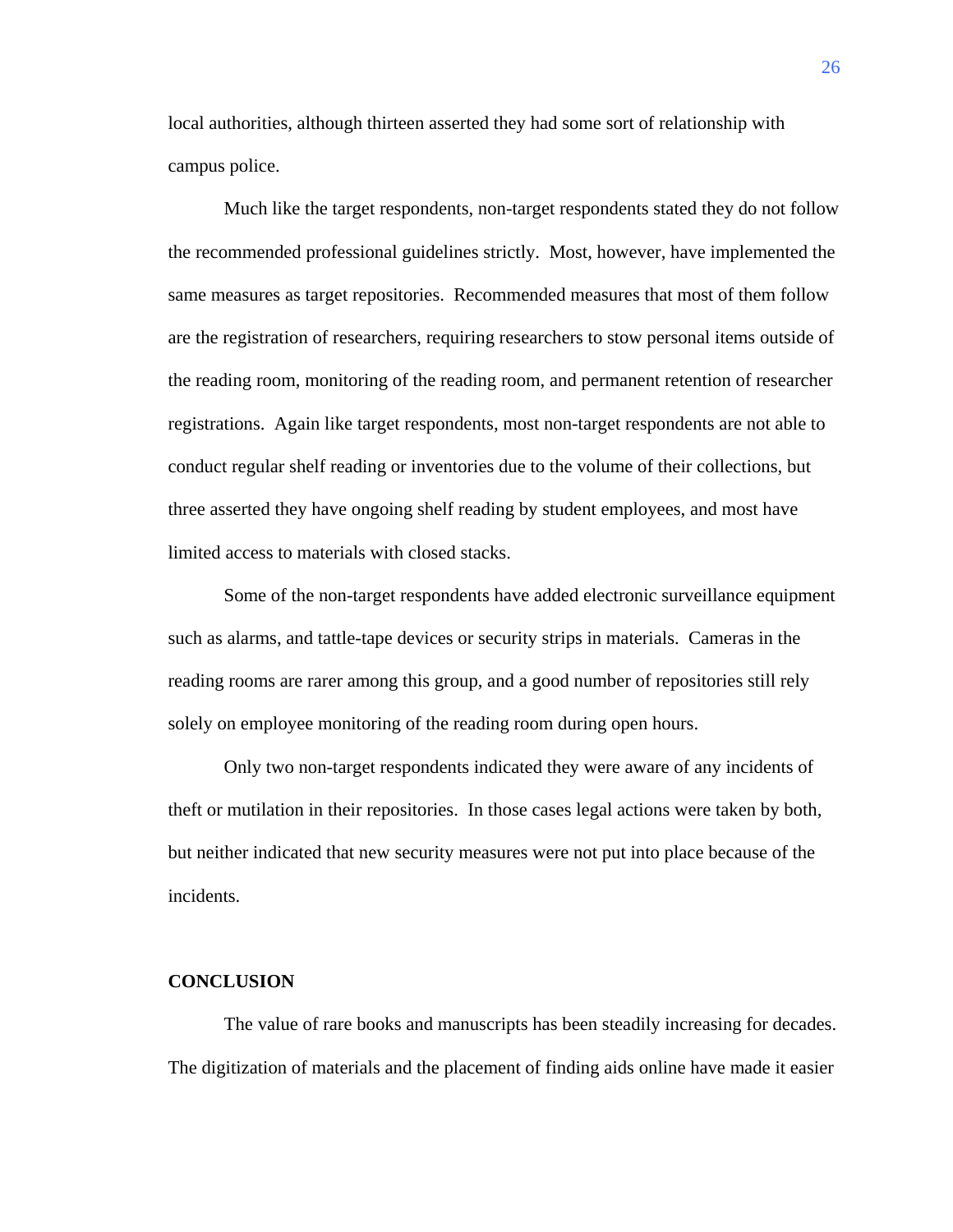for thieves to locate items they may wish to steal. Nonetheless, many repositories do not follow the recommended professional guidelines, even though they have remained much the same since the 1970s and several well publicized thefts have occurred in the intervening years. In most cases, the lack of implementing recommended security measures are a result of low budgets and limited time. While curators and archivists are aware of guideline recommendations, they do not feel they are all necessary or feasible.

As the case of Gilbert Bland has shown, it is often impossible to discover if a theft has occurred. In the case of Bland, those running the repositories that were targeted were made aware of the thefts only when the Peabody publicized their incident and warned others that their materials were part of a hit list in Bland's notebook. It is still not known, and likely never will be, if there were more materials stolen by Bland than has been reported. Even when the FBI contacted some repositories to inform them that they had materials stolen by Bland, they were rebuffed by a few who would not admit, even to themselves, that they were vulnerable to theft.

The recommendation of publicizing thefts and working cooperatively with others for a better chance of having materials returned has been a part of the guidelines for decades. Nonetheless, it was a recommendation that most professionals ignored out of fear of their repositories being seen as vulnerable and potentially scaring off donors. The Bland case had a lot to do with this recommendation finally being implemented in many repositories. The institutions victimized by Bland discovered first hand how important it is to the profession for information to be shared. Even those that were not directly affected by Bland relate that they would most likely make public any thefts they might suffer, in order to have the stolen items returned to their care. It seems that this, at least,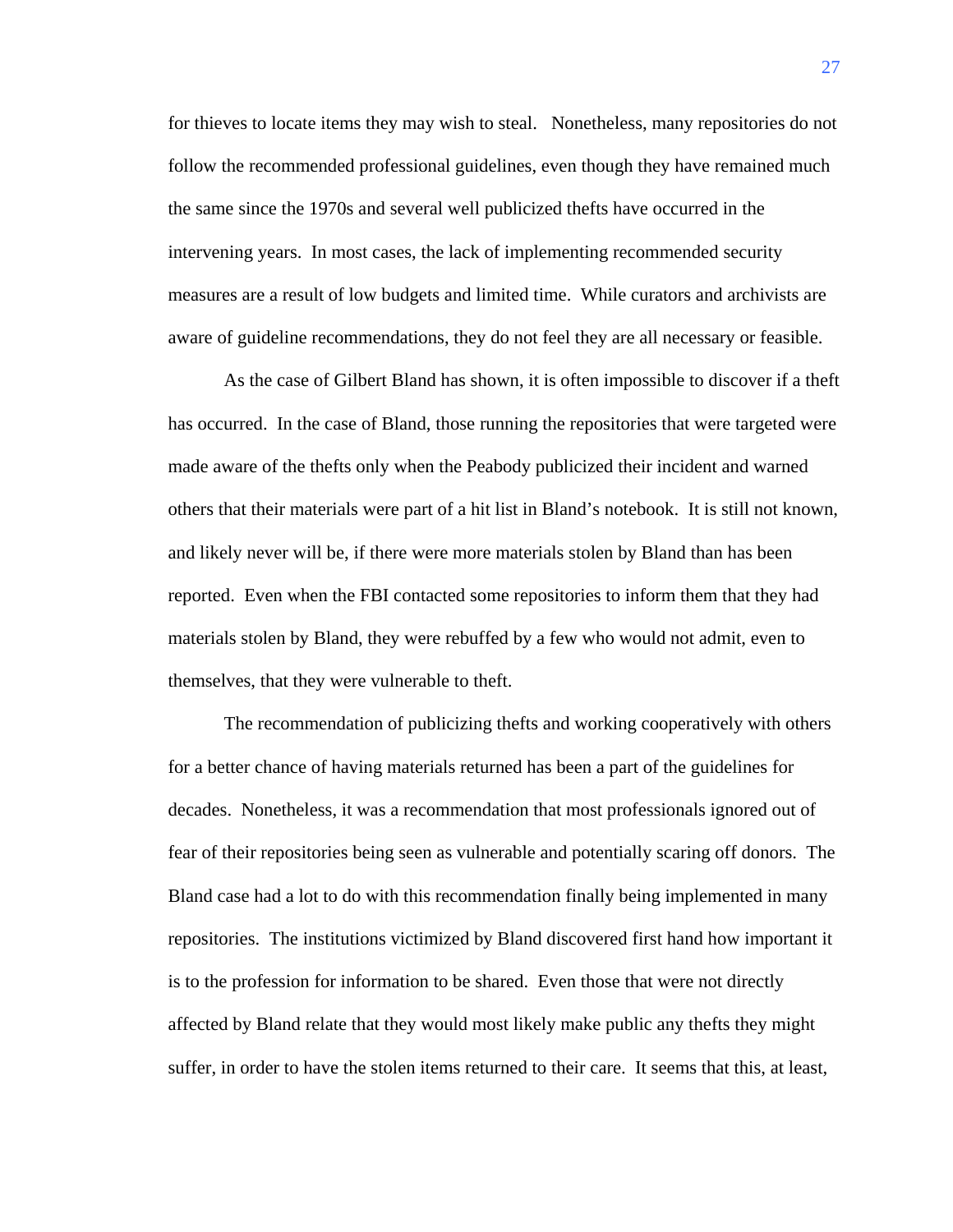was a change that Bland's crimes brought not just to his targets, but also to many others within the profession. Anybody still ignoring the recommendations of cooperation is forgoing the opportunity to recover materials if conscientious dealers are alerted to the thefts and, similarly, authorities are alerted when certain materials are brought in for sale.

Repositories with rare books and special collections need to seriously consider implementing the other security recommendations that are a part of the professional guidelines. As the Bland case shows, many repositories were not aware of having incidents of theft. This is likely still the case for repositories that have not implemented all the recommendations. The guidelines are meant not only to help professionals deal with thefts after the fact, but to prevent them. Prevention of theft and avoidance of the need to track items is of vital importance. While electronic security measures can certainly be costly, the loss of materials can be even more costly. Not only do many of the items in special collection repositories have high monetary value, they carry great historic value as well. The public's ability to access these historic documents cannot really be measured monetarily. If cost-benefit analyses are done in purely financial terms, it is not just the repositories that will lose. All of us will lose. Bland and other criminals have taught valuable lessons about the importance of securing the historical record, but those lessons are for naught if we continue to ignore them.

Security in special collections is still a sensitive area for many. Most of the people who were requested to participate in this research study declined. Though not all responded with a reason for not participating, the answers from three in particular indicate a discomfort in sharing security information, although knowledge of a repository's security measures is often enough to deter criminals. Even Gilbert Bland,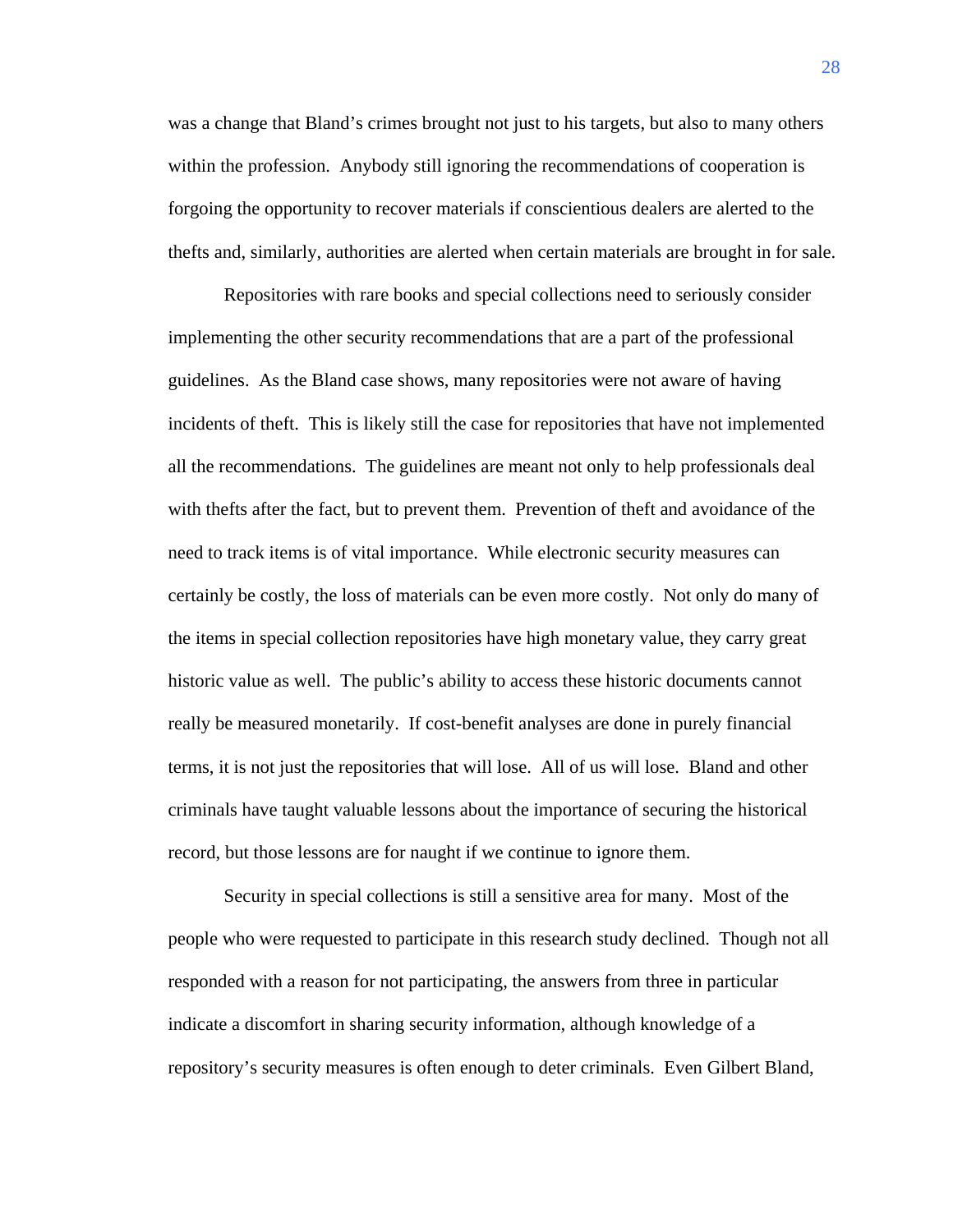who was audacious enough to commit his crimes in broad daylight, while being monitored, could have been deterred, or perhaps stopped sooner. As he told investigators, "If there would have been a [security] camera there I never would've went in, I never would've stayed there, I never would've ordered any books..."<sup>[51](#page-30-0)</sup>

<span id="page-30-0"></span><sup>51</sup> Harvey, *Island of Lost Maps*, 343.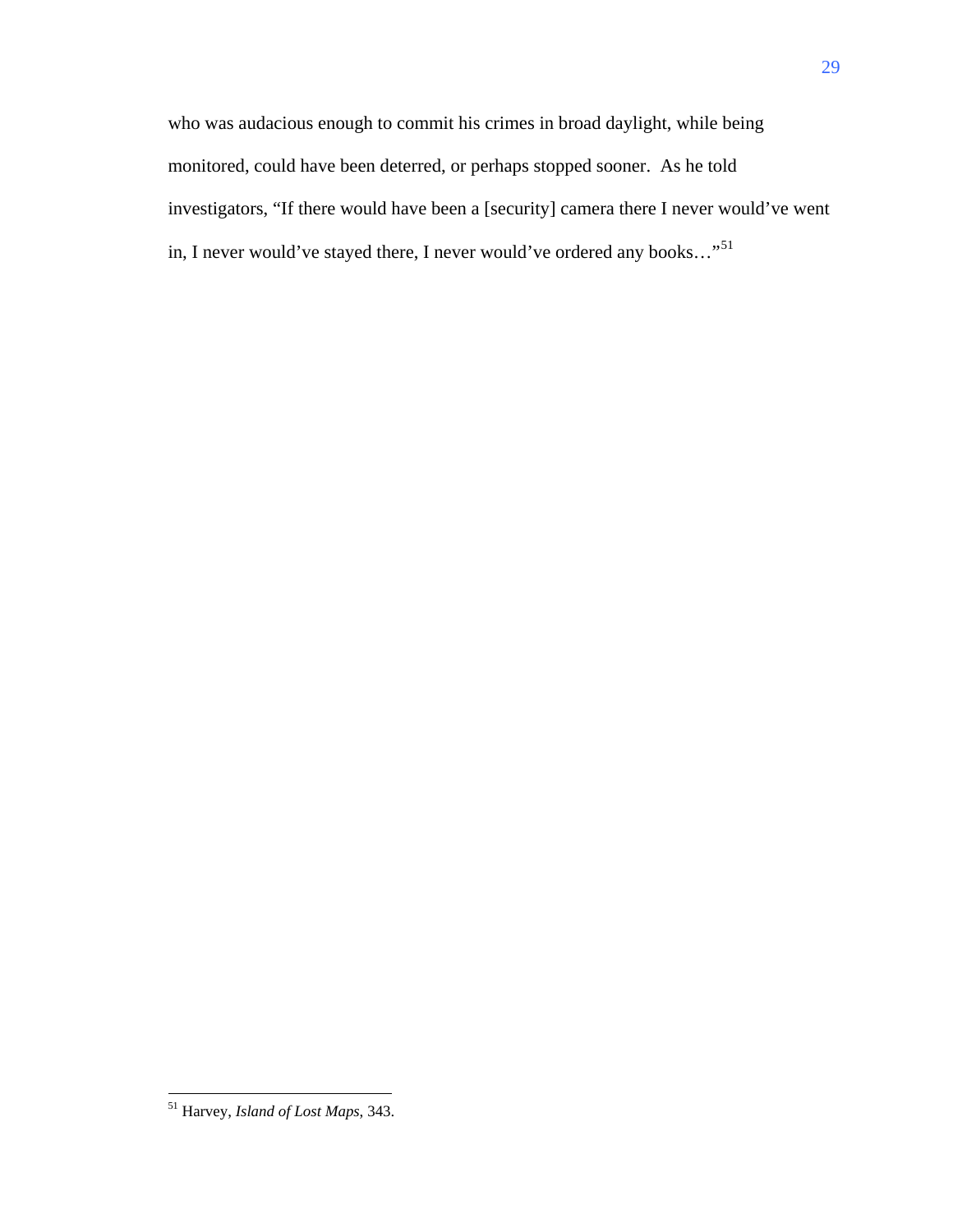# **APPENDIX A – TARGET INTERVIEW QUESTIONS**

# **Security Procedures**

1) Do you have a formal\* security program? If yes, was there one before the Bland incidents? \*Formal: written, part of official policies & procedures, part of staff training & orientation

- 2) Do you have a cooperative\* relationship with local authorities? Did you before? \*Cooperative: contact names and numbers known to staff, written procedures for contacting local authorities as in disaster planning, have been in touch with local authorities and possibly discussed emergency response.
- 3) Do you perform regular inventories (such as shelf reading)? Did you before Bland?

4) Were security standards based on the professional guidelines (RBMS) in place before the thefts?

5) Were new security measures put into place after the Bland incidents? If so, what were they?

Was there a significant increase in budget for security issues? Was there an increase in background checks of staff? Was there an increase in focus on users? New registration procedures? Changes to monitoring?

6) Do you have a security committee and/or security officer? If yes, was there one before Bland?

7) Is there signage indicating what the security measures are to patrons?

8) What do you believe is the role of librarian/archivist in preventing crime?

# *Bland Thefts*

9) How was your repository made aware of the theft(s)?

 Was it detected internally or was there notice from authorities or another victim library?

10) Were the identified stolen/destroyed items insured and thus value known?

- 11) If it is known, how long was it between the incidents and their detection?
- 12) How many items were involved? How many were recovered?
- 13) Is/was there concern about publicizing incidents? If so, what were these concerns?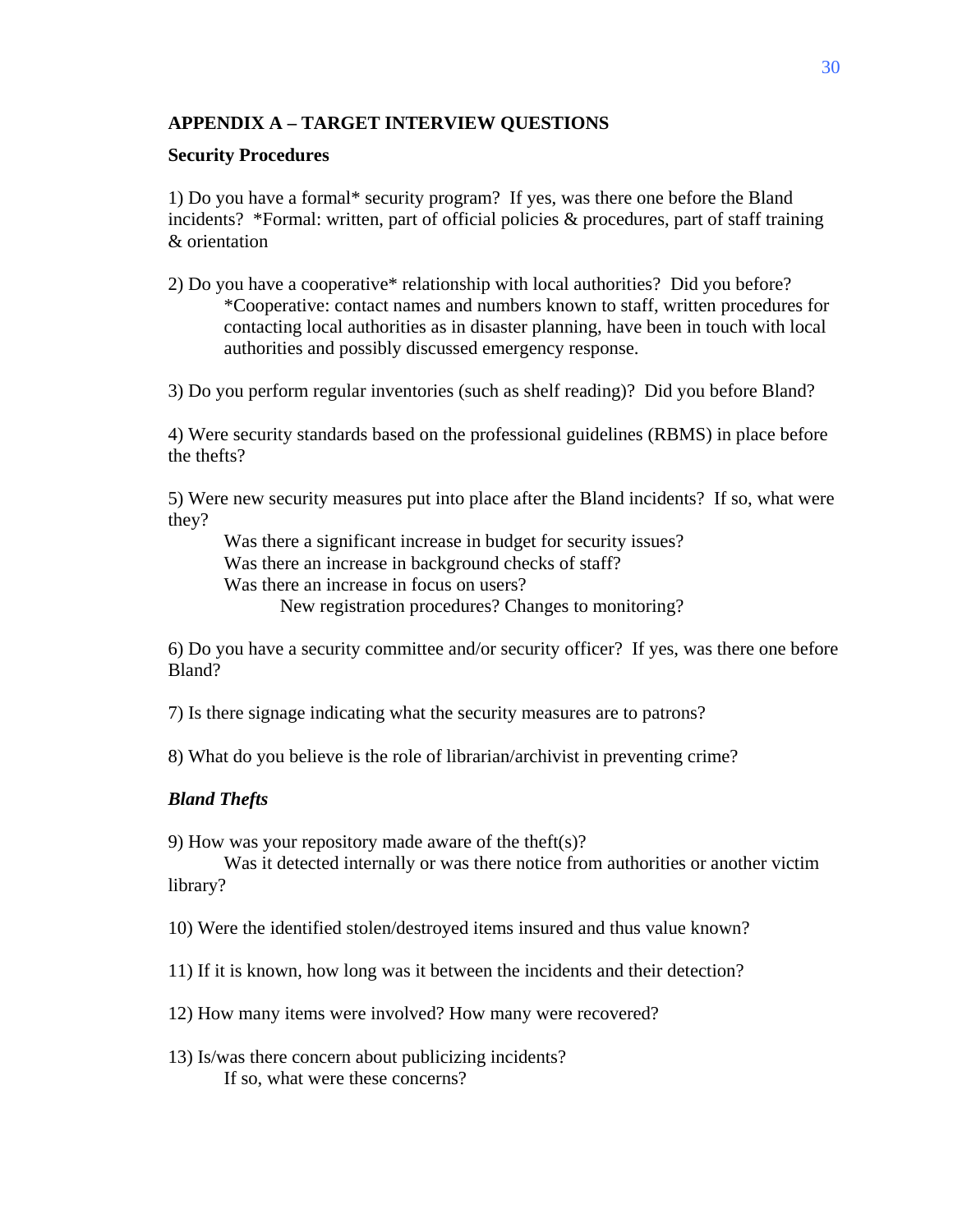# **APPENDIX B – NON-TARGET INTERVIEW QUESTIONS**

### *Security Procedures*

1) Do you have a formal\* security program? If yes, how long has it been in place? How frequently is it updated? \*Formal: written, official policies & procedures, part of staff training.

2) Have you had any major incidents of theft or mutilation of materials? When did they take place? Were legal actions taken against the perpetrator? If so, what was the outcome (jail, fine, etc.)?

3) Do you have a cooperative\* relationship with local authorities? When was this instituted? Was it in response to any particular incident?

\*Cooperative: contact names and numbers known to staff, written procedures for contacting local authorities as in disaster planning, have been in touch with local authorities and possibly discussed emergency response.

4) Do you perform regular inventories (shelf reading)? When did these begin?

5) Are security standards based on the professional guidelines (RBMS) in place? Have they always been in place or were they in response to an incident?

6) Were new security measures put into place after any particular incidents? If so, what? Was there a significant increase in budget for security issues? Was there an increase in background checks of staff? Was there an increase in focus on users? New registration procedures? Changes to monitoring?

7) Do you have a security committee and/or security officer? If yes, how long has it been in place?

8) Is there signage indicating to patrons what the security measures are?

9) What do you believe is the role of librarian/archivist in preventing crime?

# *If there was an incident of theft/mutilation*:

- 10) How was your repository made aware of the theft(s)? Was it detected internally or was there notice from the authorities or another victim library?
- 10) Were the identified stolen/destroyed items insured and thus value known?
- 11) If it is known, how long was it between the incidents and their detection?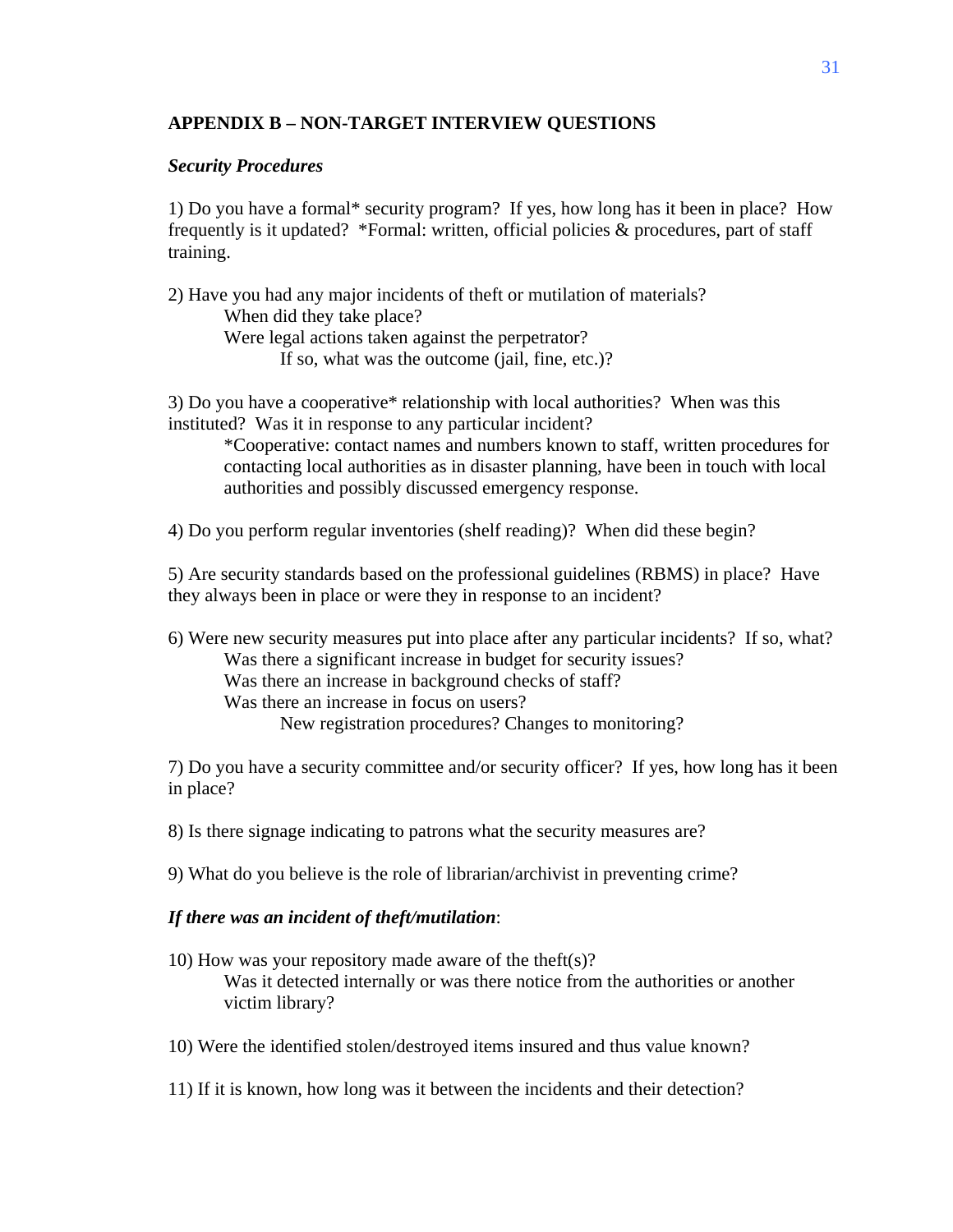12) How many items were involved? How many were recovered?

13) Is/was there concern about publicizing incidents? If so, what were these concerns?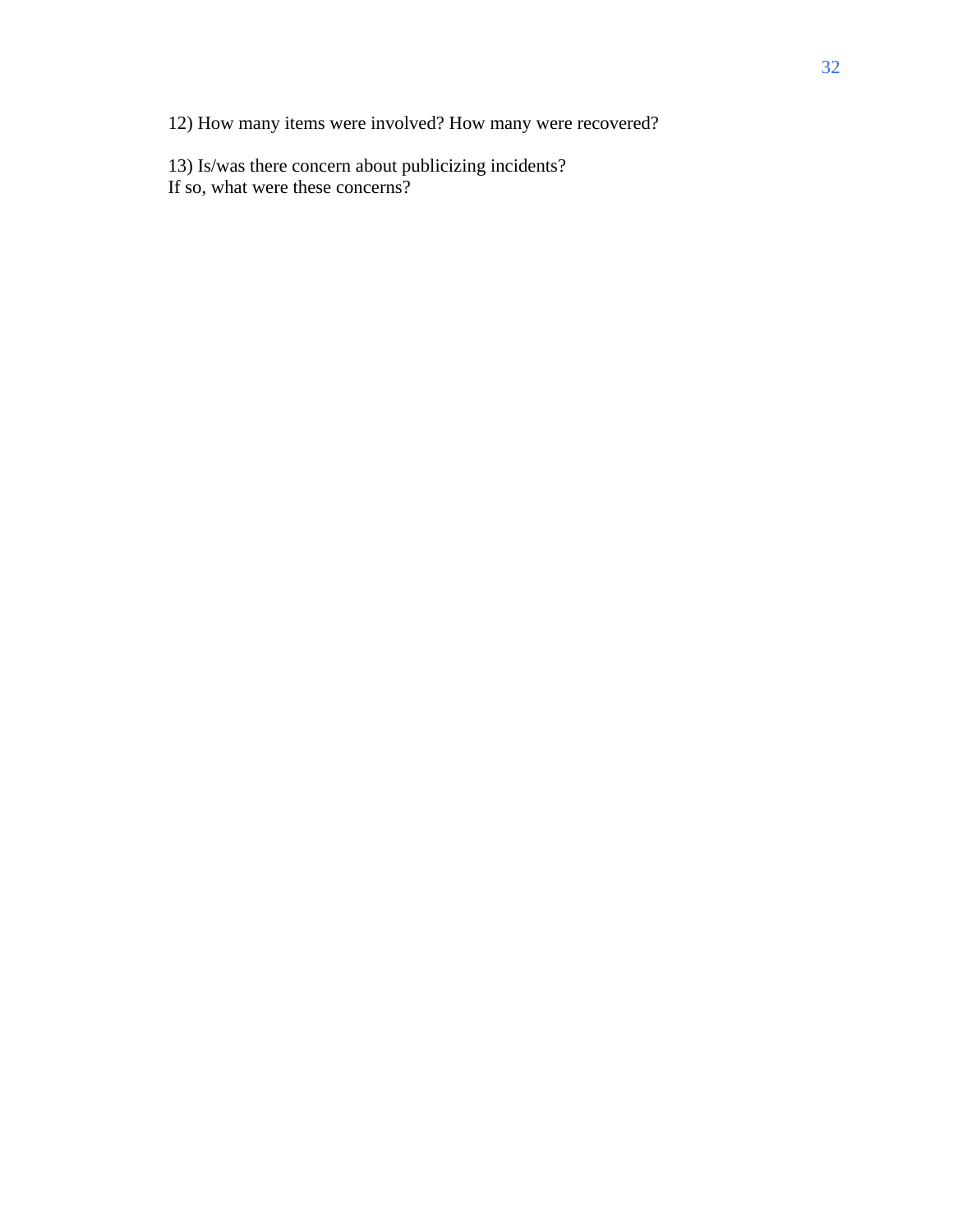### **BIBLIOGRAPHY**

- ACRL Rare Books & Manuscripts Section's Security Committee. "Guidelines for the Security of Rare Books, Manuscripts, and Other Special Collections." *College &Research Libraries News* 60 (October 1999) : 741-748.
- Basbanes, Nicholas A. *A Gentle Madness*. New York: Henry Holt and Company, 1995.
- Beatty, Jim. "Mr. Bland's Misadventure." *Saturday Night* 113 November 1998. Available from Factiva, [http://global.factiva.com/en/eSrch/ss\\_hl.asp](http://global.factiva.com/en/eSrch/ss_hl.asp) Accessed September 2004.
- Berkeley Jr., Edmond. "Archival Security: A Personal and Circumstantial View." *Georgia Archive* 4 (Spring 1976).
- Burns Security Institute. *National Survey on Library Security*. New York: Briarcliff Manor, 1973.
- Chadwick, William E. "Special Collection Library Security: An Internal Audit Perspective." *Journal of Library Administration* 25 (1998) : 15-31.
- Harvey, Miles. *The Island of Lost Maps: A True Story of Cartographic Crime*. New York: Random House, 2000.

\_\_\_\_\_\_\_\_. "Mr. Bland's Evil Plot to Control the World." *Outside Magazine* June 1997. Available from Factiva, [http://global.factiva.com/en/eSrch/ss\\_hl.asp](http://global.factiva.com/en/eSrch/ss_hl.asp) Accessed September 2004.

- Humphries, Adrian. "The Extraordinary Mr. Bland." *National Post* 10 October 2000. Available from Factiva, [http://global.factiva.com/en/eSrch/ss\\_hl.asp](http://global.factiva.com/en/eSrch/ss_hl.asp) Accessed September 2004.
- Jackson, Holbrook. *The Anatomy of Bibliomania*. New York: Farrar, Straus and Company, 1950.
- Jenkins, John H. *Rare Books and Manuscript Thefts: A Security System for Librarians, Booksellers, and Collectors.* New York: Antiquarian Booksellers Association of America, 1982.
- Knieriem, K. Lesley. *Book Fools of the Renaissance*. Champaign: University of Illinois Graduate School of Library and Information Science Occasional Papers, 1993.